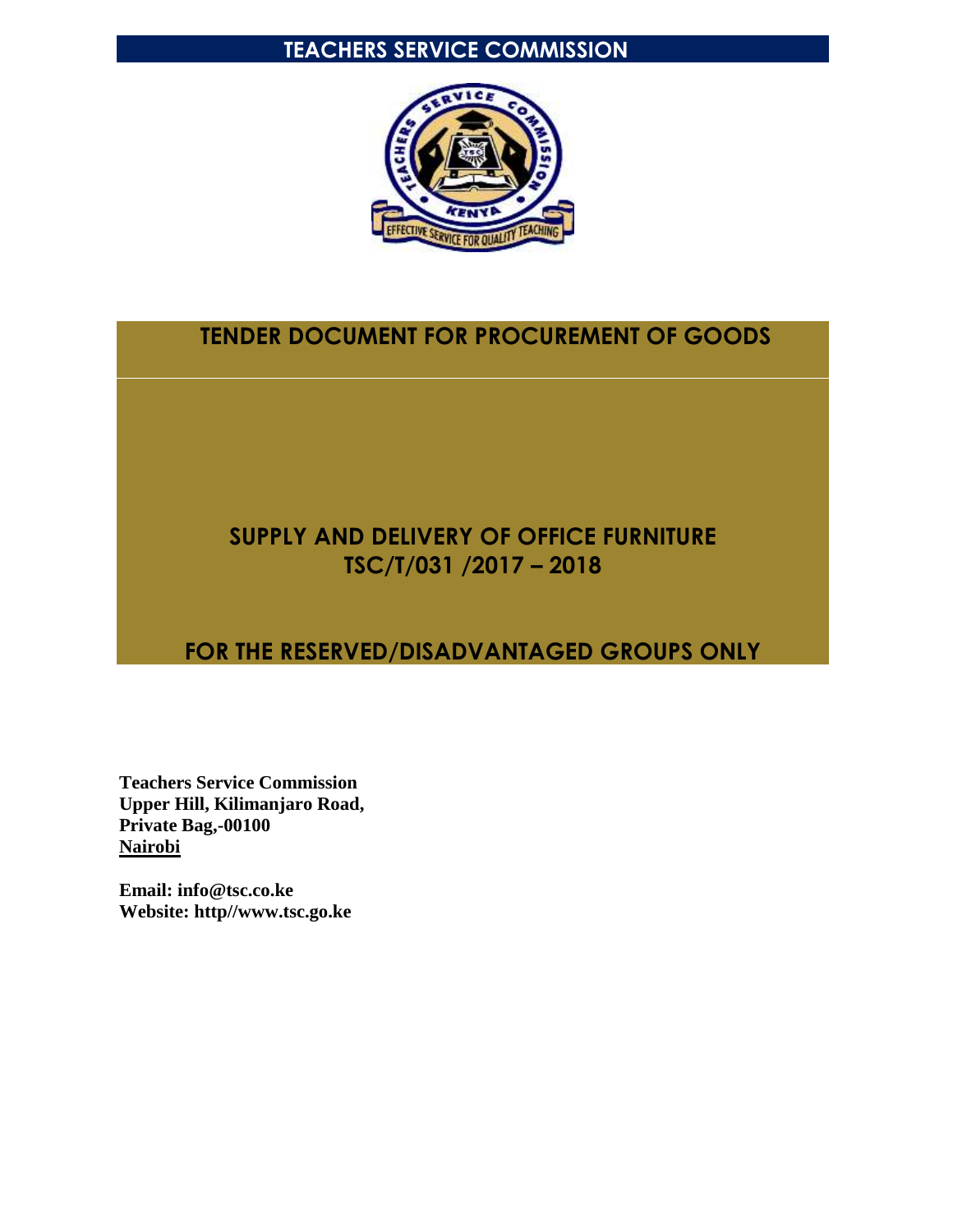# **TABLE OF CONTENTS**

# PAGE

|                    |     |                                                                    | 3  |
|--------------------|-----|--------------------------------------------------------------------|----|
| <b>SECTION I</b>   |     | INVITATION TO TENDER                                               | 3  |
| <b>SECTION II</b>  |     | INSTRUCTIONS TO TENDERERS<br>Appendix to Instructions to Tenderers | 5  |
| <b>SECTION III</b> |     | <b>GENERAL CONDITIONS OF CONTRACT</b>                              | 18 |
| <b>SECTION IV</b>  |     | SPECIAL CONDITIONS OF CONTRACT                                     | 22 |
| <b>SECTION V</b>   |     | TECHNICAL SPECIFICATIONS                                           | 23 |
| <b>SECTION VI</b>  |     | SCHEDULE OF REQUIREMENTS                                           | 24 |
| <b>SECTION VII</b> |     |                                                                    | 27 |
|                    | 7.1 |                                                                    |    |
|                    | 7.2 |                                                                    |    |
|                    | 7.3 | <b>CONFIDENTIAL BUSINESS</b><br>QUESTIONNAIRES FORMS30             |    |
|                    | 7.4 | TENDER SECURITY FORM31                                             |    |
|                    | 7.5 | CONTRACT FORM32                                                    |    |
|                    | 7.6 | PERFORMANCE SECURITY FORM33                                        |    |
|                    | 7.7 | <b>BANK GUARANTTE FOR ADVANCE</b><br>PAYMENT FORM34                |    |
|                    | 7.8 | MANUFACTURER'S AUTHORIZATION                                       |    |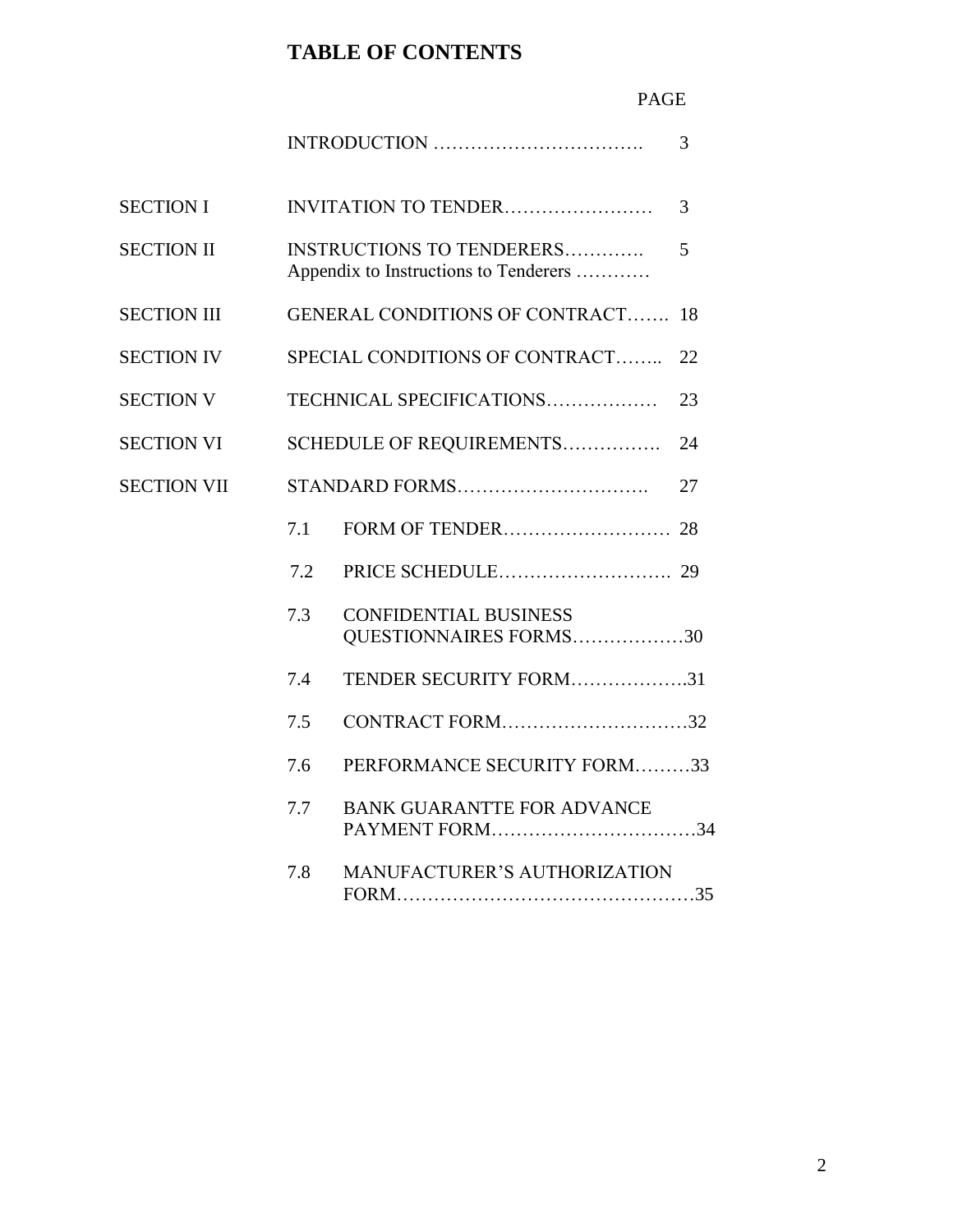#### **SECTION I - INVITATION TO TENDER**

#### **TENDER REF NO: TSC/T/031/2017-2018 TENDERNAME: SUPPLY AND DELIVERY OF OFFICE FURNITURE (RESERVED GROUPS ONLY)**

- 1.1. The Teachers Service Commission invites sealed bids from **reserved/disadvantaged groups only** for the **Supply and Delivery of Office Furniture** as indicated in the price schedule.
- 1.2 Interested eligible candidates may obtain further information from and inspect the tender documents at **TSC House, Kilimanjaro Road, Upper Hill, Private Bag, Nairobi, Supply Chain Management Services, 2nd floor Podium Wing** during normal working hours.
- 1.3 A complete set of tender documents may be obtained by interested candidates upon payment of non-refundable fees of **Kshs. 1,000/=** in cash or Bankers cheque payable to the Secretary, Teachers Service Commission. **Alternatively, the document can be downloaded for free from website: [www.tsc.go.ke](http://www.tsc.go.ke/)**. **Tenderers only need to fill the Tender securing declaration form (Attached)**
- 1.4 Prices quoted should be net inclusive of all taxes and delivery must be in Kenya Shillings and shall remain valid for a hundred and twenty **(120)** days from the closing date of the tender.
- 1.5 Tenders will be opened immediately thereafter in the presence of the Candidates or their representatives who choose to attend at the Teachers Service Commission House **3 rd floor Podium.**

# **NANCY NJERI MACHARIA COMMISSION SECRETARY**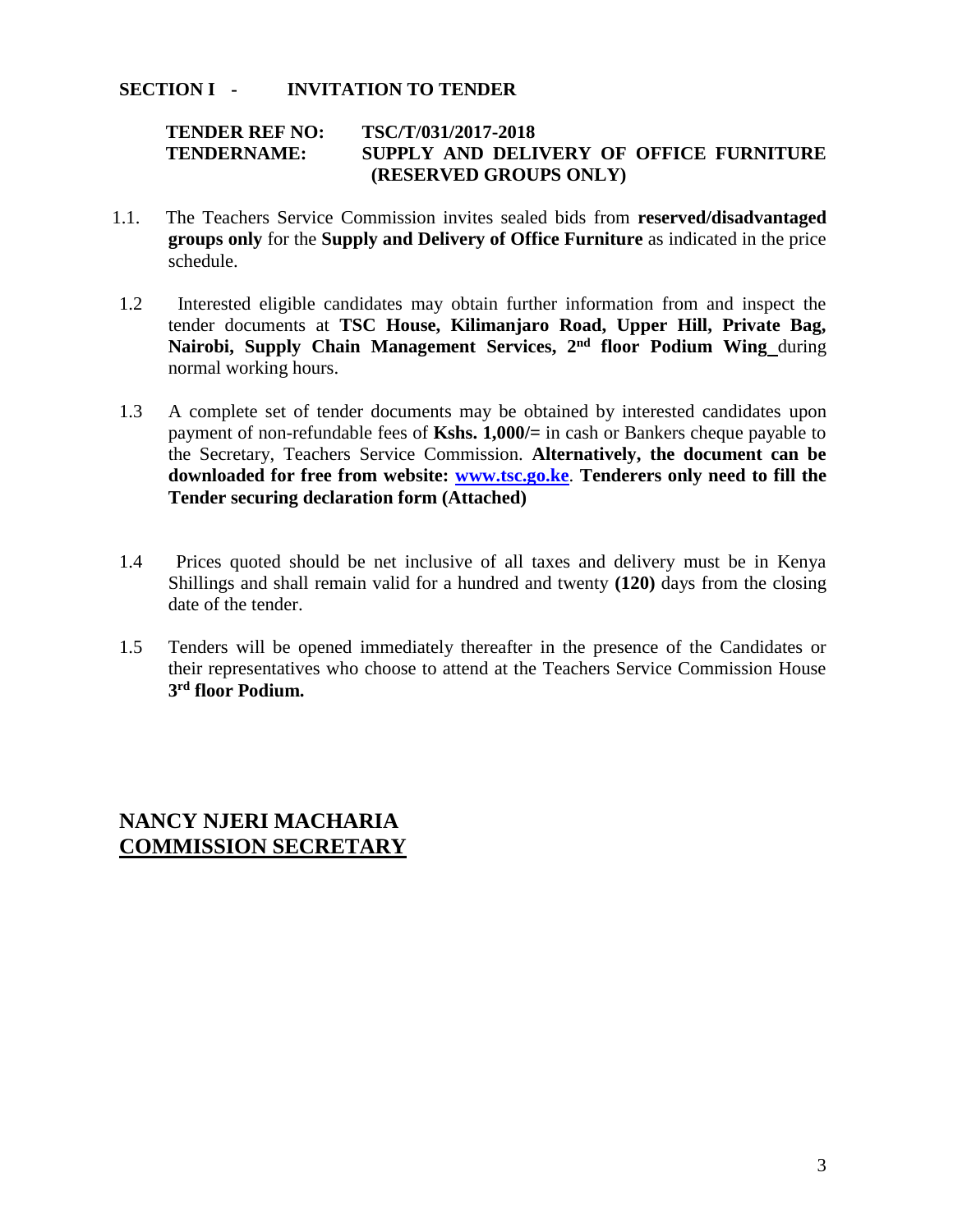#### **Table of Clauses**

|      | Page                                        |    |
|------|---------------------------------------------|----|
| 2.1  | Eligible tenderers                          | 5  |
| 2.2  |                                             | 5  |
| 2.3  |                                             | 5  |
| 2.4  | Contents of Tender document                 | 5  |
| 2.5  | Clarification of documents                  | 6  |
| 2.6  | Amendment of documents                      | 6  |
| 2.7  |                                             | 6  |
| 2.8  | Documents comprising the tender             | 6  |
| 2.9  |                                             | 7  |
| 2.10 |                                             | 7  |
| 2.11 |                                             | 7  |
| 2.12 | Tenderers eligibility and qualifications    | 7  |
| 2.13 | Goods' eligibility and conformity to        |    |
|      |                                             |    |
| 2.14 |                                             |    |
| 2.15 |                                             | 9  |
| 2.16 | Format and signing of tenders               | 9  |
| 2.17 | Sealing and marking of tenders 10           |    |
| 2.18 | Deadline for submission of tender  10       |    |
| 2.19 | Modification and withdrawal of tenders      | 10 |
| 2.20 |                                             | 11 |
| 2.21 |                                             |    |
| 2.22 |                                             |    |
| 2.23 | Conversion to single currency               | 12 |
| 2.24 | Evaluation and comparison of tenders 12     |    |
| 2.25 | Contacting the procuring entity 12          |    |
| 2.26 |                                             |    |
| (a)  |                                             | 12 |
| (b)  |                                             | 12 |
| (c)  | Procuring entity's right to vary quantities | 13 |
| (d)  | Procuring entity's right to accept or       |    |
|      |                                             | 13 |
| 2.27 |                                             | 13 |
| 2.28 |                                             | 13 |
| 2.29 |                                             | 13 |
| 2.30 | Corrupt or fraudulent practices             | 13 |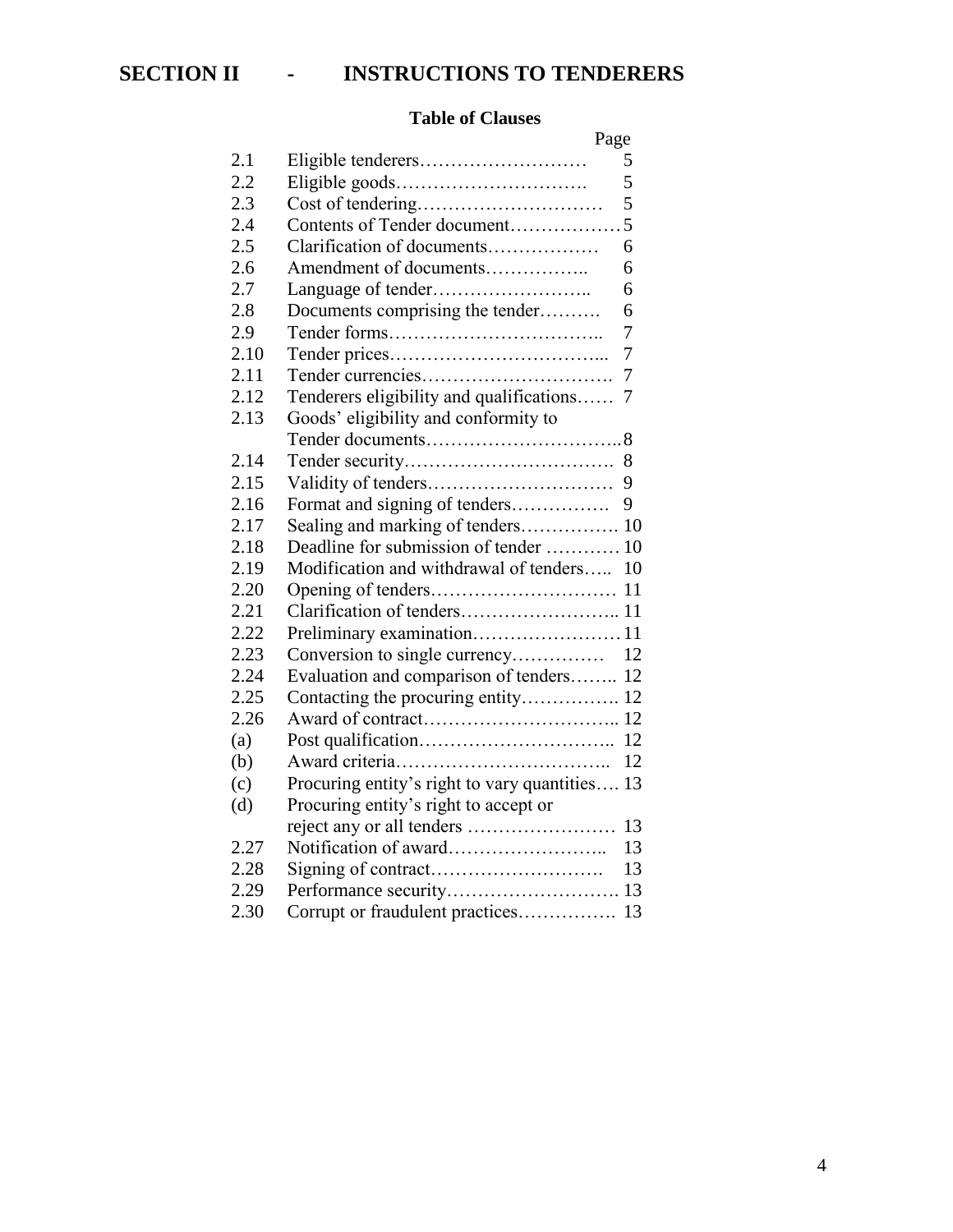# **SECTION II - INSTRUCTIONS TO TENDERERS**

#### **2.1 Eligible Tenderers**

- 2.1.1 This Invitation for Tenders is open to **all reserved/disadvantaged groups** as described in the Invitation to Tender. Successful tenderers shall complete the supply of goods by the intended completion date specified in the Schedule of Requirements Section VI.
- 2.1.2 The TSC employees, committee members, board members and their relative (spouse and children) are not eligible to participate in the tender.
- 2.1.3 Tenderers shall provide the qualification information statement that the tenderer (including all members of a joint venture and subcontractors) is not associated, or have been associated in the past, directly or indirectly, with a firm or any of its affiliates which have been engaged by the TSC to provide consulting services for the preparation of the design, specifications, and other documents to be used for the procurement of the goods under this Invitation for tenders.
- 2.1.4 Tenderers shall not be under a declaration of ineligibility for corrupt and fraudulent practices.

#### **2.2 Eligible Goods**

- 2.2.1 All goods to be supplied under the contract shall have their origin in eligible source countries.
- 2.2.2 For purposes of this clause, "origin" means the place where the goods are mined, grown, or produced. Goods are produced when, through manufacturing, processing, or substantial and major assembly of components, a commercially-recognized product results that is substantially different in basic characteristics or in purpose or utility from its components
- 2.2.3 The origin of goods is distinct from the nationality of the tenderer.

#### **2.3 Cost of Tendering**

- 2.3.1 The Tenderer shall bear all costs associated with the preparation and submission of its tender, and the TSC, will in no case be responsible or liable for those costs, regardless of the conduct or outcome of the tendering process.
- 2.3.2 The price to be charged for the tender document shall not exceed **Kshs.1,000/=**
- 2.3.3 All firms found capable of performing the contract satisfactorily in accordance with the set prequalification criteria shall be prequalified.

#### **2.4**. **The Tender Document**

- 2.4.1 The tender document comprises the documents listed below and addenda issued in accordance with clause 2.6 of these instructions to Tenderers
	- (i) Invitation to Tender
	- (ii) Instructions to tenderers
	- (iii) General Conditions of Contract
	- (iv) Special Conditions of Contract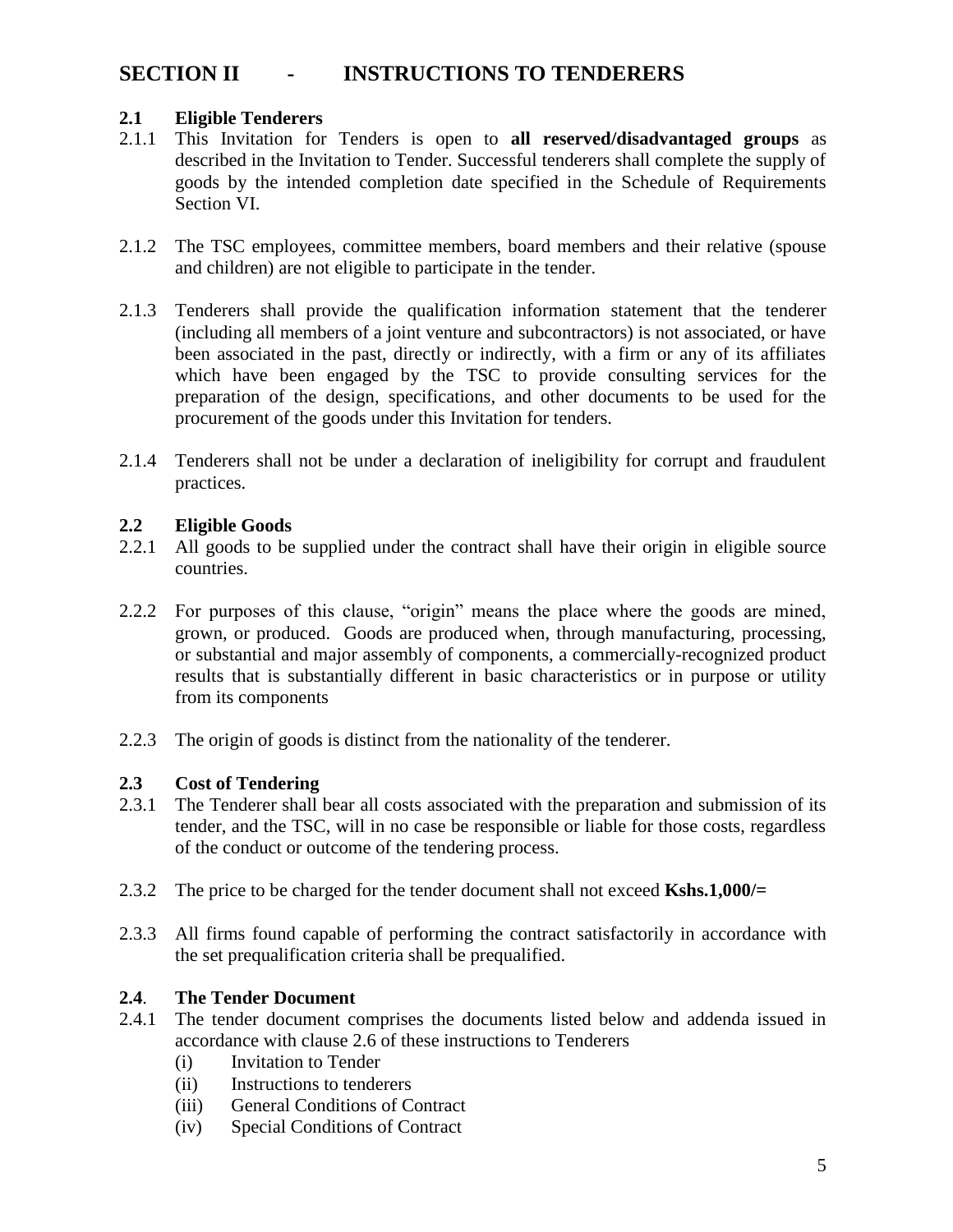- (v) Schedule of requirements
- (vi) Technical Specifications
- (vii) Tender Form and Price Schedules
- (viii) Tender Security Form
- (ix) Contract Form
- (x) Performance Security Form
- (xi) Bank Guarantee for Advance Payment Form
- (xii) Manufacturer's Authorization Form
- (xiii) Confidential Business Questionnaire
- 2.4.2 The Tenderer is expected to examine all instructions, forms, terms, and specifications in the tender documents. Failure to furnish all information required by the tender documents or to submit a tender not substantially responsive to the tender documents in every respect will be at the tenderers risk and may result in the rejection of its tender.

## 2.5 **Clarification of Documents**

- 2.5.1 A prospective tenderer requiring any clarification of the tender document may notify the Procuring entity in writing or by post at the entity's address indicated in the Invitation to Tender. The TSC will respond in writing to any request for clarification of the tender documents, which it receives not later than seven (7) days prior to the deadline for the submission of tenders, prescribed by the TSC. Written copies of the TSC response (including an explanation of the query but without identifying the source of inquiry) will be sent to all prospective tenderers that have received the tender document.
- 2.5.2 The TSC shall reply to any clarifications sought by the tenderer within 3 days of receiving the request to enable the tenderer to make timely submission of its tender.

#### **2.6 Amendment of Documents**

- 2.6.1 At any time prior to the deadline for submission of tenders, the TSC, for any reason, whether at its own initiative or in response to a clarification requested by a prospective tenderer, may modify the tender documents by amendment.
- 2.6.2 All prospective candidates that have received the tender documents will be notified of the amendment in writing or by post and will be binding on them.
- 2.6.3 In order to allow prospective tenderers reasonable time in which to take the amendment into account in preparing their tenders, the TSC, at its discretion, may extend the deadline for the submission of tenders.

#### **2.7 Language of Tender**

2.7.1 The tender prepared by the tenderer, as well as all correspondence and documents relating to the tender exchange by the tenderer and the TSC, shall be written in English language, provided that any printed literature furnished by the tenderer may be written in another language provided they are accompanied by an accurate English translation of the relevant passages in which case, for purposes of interpretation of the tender, the English translation shall govern.

# **2.8 Documents Comprising of Tender**

- 2.8.1 The tender prepared by the tenderers shall comprise the following components
	- (a) Tender Form and a Price Schedule completed in accordance with paragraph 2.9, 2.10 and 2.11 below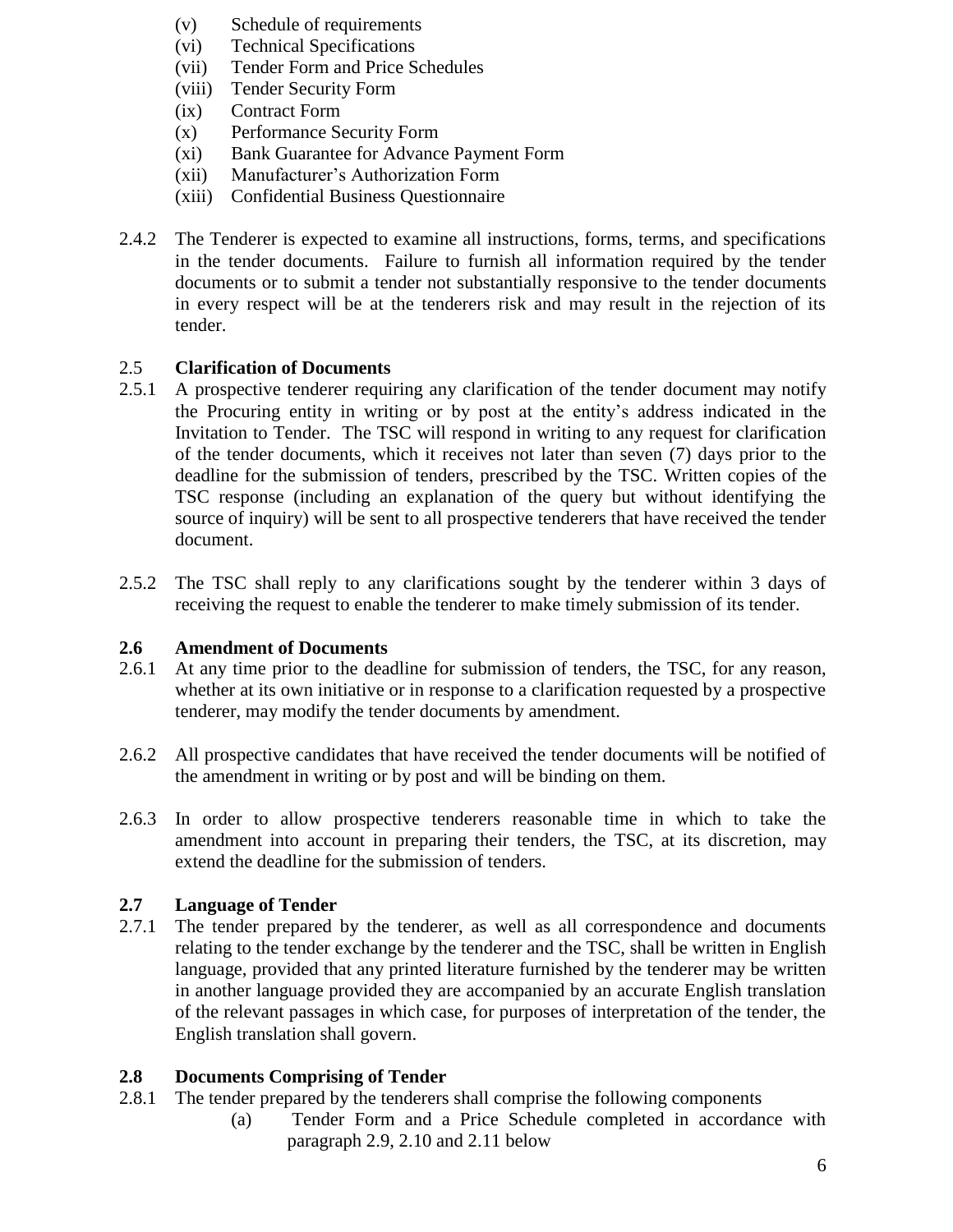- (b) documentary evidence established in accordance with paragraph 2.1 that the tenderer is eligible to tender and is qualified to perform the contract if its tender is accepted;
- (c) documentary evidence established in accordance with paragraph 2.2 that the goods and ancillary services to be supplied by the tenderer are eligible goods and services and conform to the tender documents; and
- (d) tender security furnished in accordance with paragraph 2.14

## 2.9 **Tender Forms**

2.9.1 The tenderer shall complete the Tender Form and the appropriate Price Schedule furnished in the tender documents, indicating the goods to be supplied, a brief description of the goods, their country of origin, quantity, and prices.

## **2.10 Tender Prices**

- 2.10.1 The tenderer shall indicate on the appropriate Price Schedule the unit prices and total tender price of the goods it proposes to supply under the contract
- 2.10.2 Prices indicated on the Price Schedule shall include all costs including taxes, insurances and delivery to the premises of the TSC.
- 2.10.3 Prices quoted by the tenderer shall be fixed during the Tender's performance of the contract and not subject to variation on any account. A tender submitted with an adjustable price quotation will be treated as non-responsive and will be rejected, pursuant to paragraph 2.22
- 2.10.4 The validity period of the tender shall be 60 days from the date of opening of the tender.

#### 2.11 **Tender Currencies**

2.11.1 Prices shall be quoted in Kenya Shillings unless otherwise specified in the Appendix to Instructions to Tenderers.

# 2.12 **Tenderers Eligibility and Qualifications**

- 2.12.1 Pursuant to paragraph 2.1. the tenderer shall furnish, as part of its tender, documents establishing the tenderers eligibility to tender and its qualifications to perform the contract if its tender is accepted.
- 2.12.2 The documentary evidence of the tenderers eligibility to tender shall establish to the TSC's satisfaction that the tenderer, at the time of submission of its tender, is from an eligible source country as defined under paragraph 2.1
- 2.12.3 The documentary evidence of the tenderers qualifications to perform the contract if its tender is accepted shall be established to the TSC's satisfaction;
	- (a) that, in the case of a tenderer offering to supply goods under the contract which the tenderer did not manufacture or otherwise produce, the tenderer has been duly authorized by the goods' Manufacturer or producer to supply the goods.
	- (b) that the tenderer has the financial, technical, and production capability necessary to perform the contract;
	- (c) that, in the case of a tenderer not doing business within Kenya, the tenderer is or will be (if awarded the contract) represented by an Agent in Kenya equipped, and able to carry out the Tenderer's maintenance, repair, and spare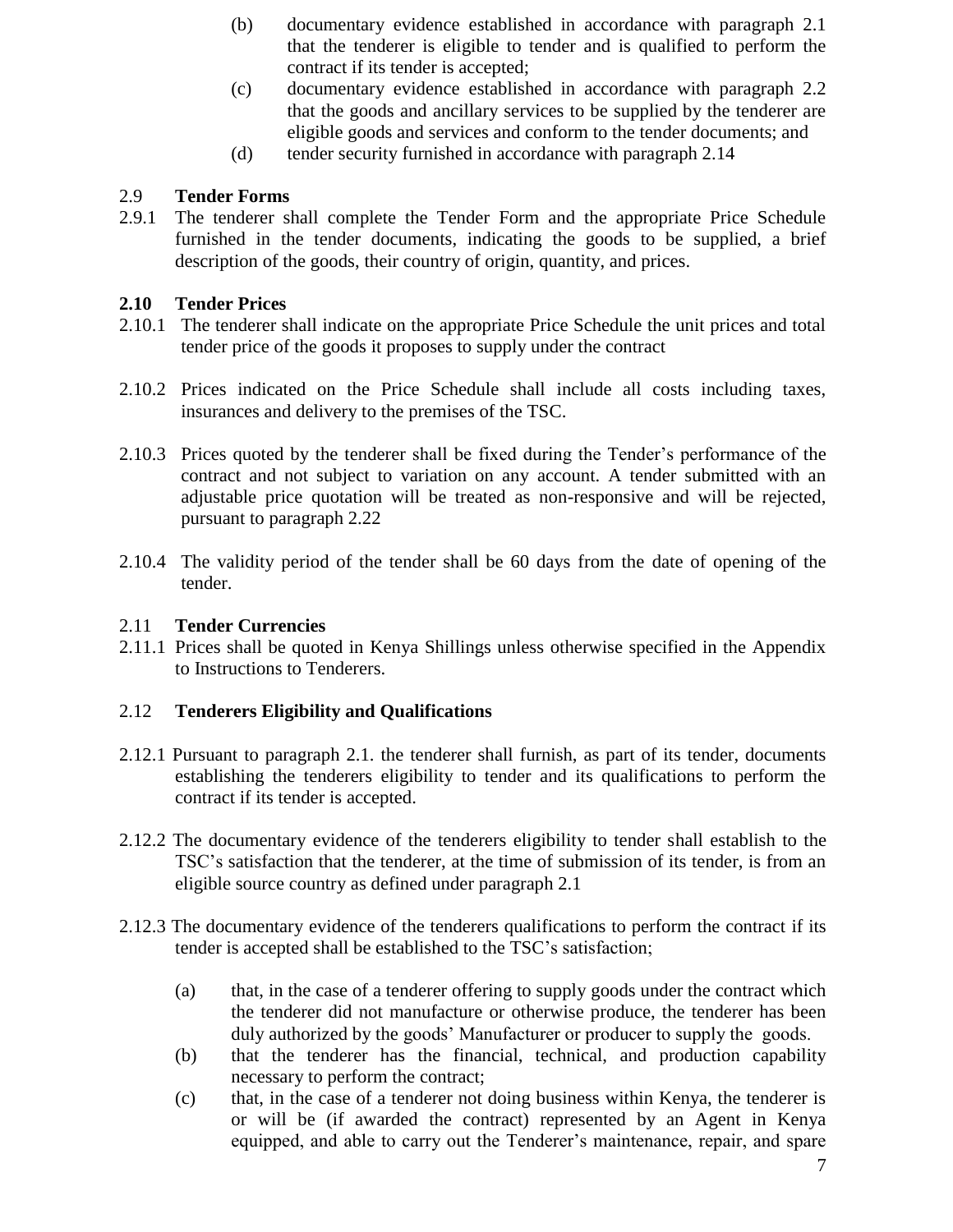parts-stocking obligations prescribed in the Conditions of Contract and/or Technical Specifications.

#### **2.13 Goods Eligibility and Conformity to Tender Documents**

- 2.13.1 Pursuant to paragraph 2.2 of this section, the tenderer shall furnish, as part of its tender documents establishing the eligibility and conformity to the tender documents of all goods which the tenderer proposes to supply under the contract
- 2.13.2 The documentary evidence of the eligibility of the goods shall consist of a statement in the Price Schedule of the country of origin of the goods and services offered which shall be confirmed by a certificate of origin issued at the time of shipment.
- 2.13.3 The documentary evidence of conformity of the goods to the tender documents may be in the form of literature, drawings, and data, and shall consist of:
	- (a) a detailed description of the essential technical and performance characteristic of the goods;
	- (b) a list giving full particulars, including available source and current prices of spare parts, special tools, etc., necessary for the proper and continuing functioning of the goods for a period of two (2) years, following commencement of the use of the goods by the TSC; and
	- (c) a clause-by-clause commentary on the TSC's Technical Specifications demonstrating substantial responsiveness of the goods and service to those specifications, or a statement of deviations and exceptions to the provisions of the Technical Specifications.
- 2.13.4 For purposes of the documentary evidence to be furnished pursuant to paragraph 2.13.3(c) above, the tenderer shall note that standards for workmanship, material, and equipment, as well as references to brand names or catalogue numbers designated by the TSC in its Technical Specifications, are intended to be descriptive only and not restrictive. The tenderer may substitute alternative standards, brand names, and/or catalogue numbers in its tender, provided that it demonstrates to the TSC's satisfaction that the substitutions ensure substantial equivalence to those designated in the Technical Specifications.

#### **2.14 Tender Security(to fill Tender securing declaration form attached (Disadvantaged Groups only)**

- 2.14.1 The tender security is required to protect the TSC against the risk of Tenderer's conduct which would warrant the security's forfeiture, pursuant to paragraph 2.14.7
- 2.14.2 The tender security shall be denominated in Kenya Shillings or in another freely convertible currency, and shall be in the form of a bank guarantee or a bank draft issued by a reputable bank located in Kenya or abroad, or a guarantee issued by a reputable insurance company in the form provided in the tender documents or another form acceptable to the Procuring entity and valid for thirty (30) days beyond the validity of the tender.
- 2.14.3 Any tender not secured in accordance with paragraph 2.14.1 and 2.14.3 will be rejected by the Procuring entity as non responsive, pursuant to paragraph 2.22
- 2.14.4 Unsuccessful Tenderer's tender security will be discharged or returned as promptly as possible, but not later than thirty (30) days after the expiration of the period of tender validity prescribed by the TSC.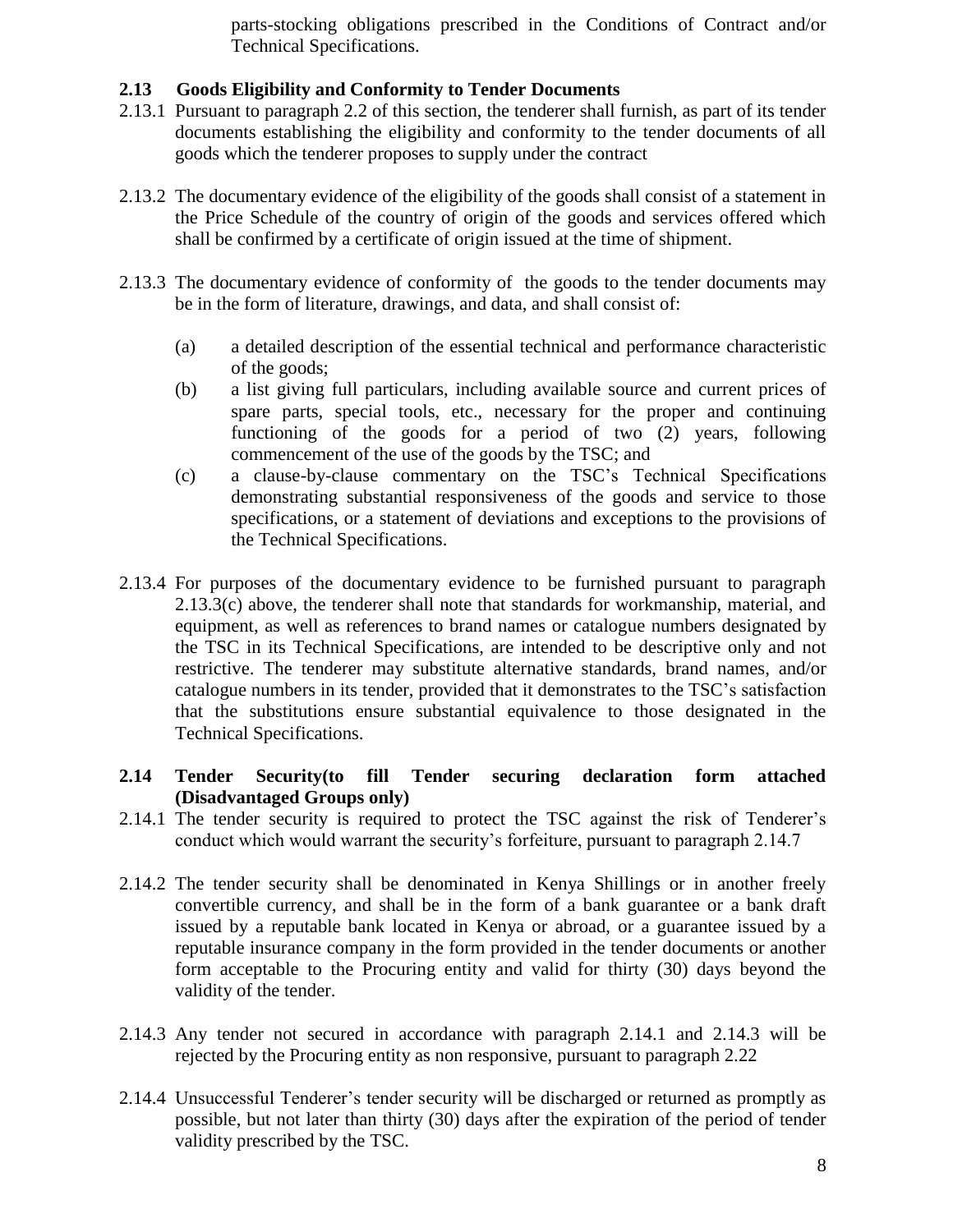- 2.14.5 The successful Tenderer's tender security will be discharged upon the tenderer signing the contract, pursuant to paragraph 2.27 and furnishing the performance security, pursuant to paragraph 2.28
- 2.14.6 The tender security may be forfeited:
	- (a) if a tenderer withdraws its tender during the period of tender validity specified by the TSC on the Tender Form; or
	- (b) in the case of a successful tenderer, if the tenderer fails:
		- (i) to sign the contract in accordance with paragraph 2.27 or
		- (ii) to furnish performance security in accordance with paragraph 2.28

# **2.15 Validity of Tenders**

- 2.15.1 Tenders shall remain valid for 120 days or as specified in the Invitation to Tender after the date of tender opening prescribed by the TSC, pursuant to paragraph 2.18. A tender valid for a shorter period shall be rejected by the Procuring entity as non responsive.
- 2.15.2 In exceptional circumstances, the TSC may solicit the Tenderer's consent to an extension of the period of validity. The request and the responses thereto shall be made in writing. The tender security provided under paragraph 2.14 shall also be suitably extended. A tenderer may refuse the request without forfeiting its tender security. A tenderer granting the request will not be required nor permitted to modify its tender.

## **2.16 Format and Signing of Tender**

- 2.16.1 The Procuring entity shall prepare two copies of the tender, clearly marking each "ORIGINAL TENDER" and "COPY OF TENDER," as appropriate. In the event of any discrepancy between them, the original shall govern.
- 2.16.2 The original and all copies of the tender shall be typed or written in indelible ink and shall be signed by the tenderer or a person or persons duly authorized to bind the tenderer to the contract. The latter authorization shall be indicated by written powerof-attorney accompanying the tender. All pages of the tender, except for unamended printed literature, shall be initialed by the person or persons signing the tender.
- 2.16.3 The tender shall have no interlineations, erasures, or overwriting except as necessary to correct errors made by the tenderer, in which case such corrections shall be initialed by the person or persons signing the tender.

#### **2.17 Sealing and Marking of Tenders**

- 2.17.1 The Tenderer shall seal the original and each copy of the tender in separate envelopes, duly marking the envelopes as "ORIGINAL" and "COPY." The envelopes shall then be sealed in an outer envelope.
- 2.17.2 The inner and outer envelopes shall:
	- (a) be addressed to the TSC at the address given in the Invitation to Tender:
	- (b) bear, tender number and name in the Invitation for Tenders and the words, "DO NOT OPEN BEFORE **29 th November, 2017 at 11:00am**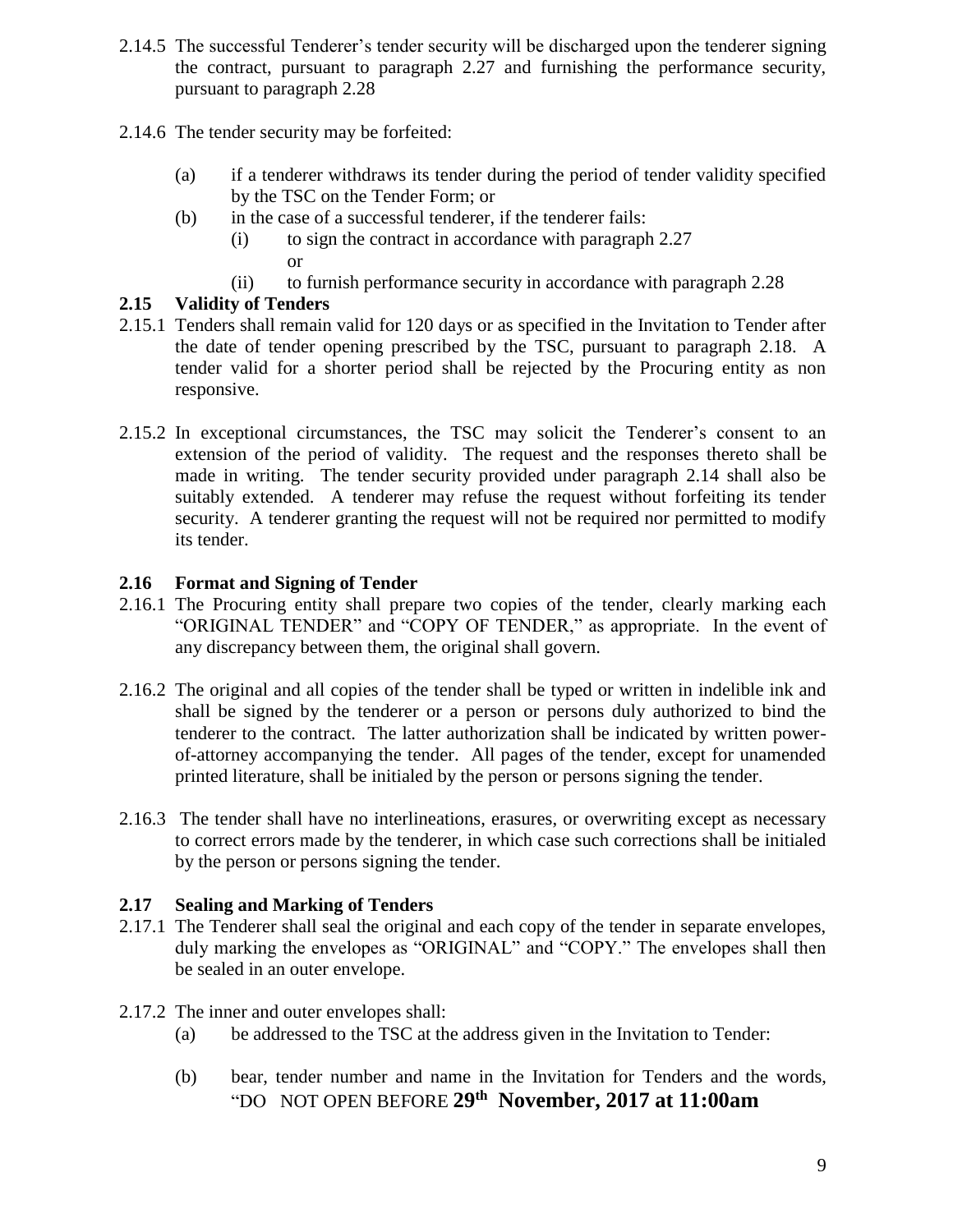- 2.17.3 The inner envelopes shall also indicate the name and address of the tenderer to enable the tender to be returned unopened in case it is declared "late".
- 2.17.4 If the outer envelope is not sealed and marked as required by paragraph 2.17.2, the TSC will assume no responsibility for the tender's misplacement or premature opening.

#### **2.18 Deadline for Submission of Tenders**

- **2.18.1** Tenders must be received by the Procuring entity at the address specified under paragraph 2.17.2 no later than **29 th November, 2017 at 11:00am**
- 2.18.2 The TSC may, at its discretion, extend this deadline for the submission of tenders by amending the tender documents in accordance with paragraph 2.6, in which case all rights and obligations of the Procuring entity and candidates previously subject to the deadline will therefore be subject to the deadline as extended

#### **2.19 Modification and Withdrawal of Tenders**

- 2.19.1 The tenderer may modify or withdraw its tender after the tender's submission, provided that written notice of the modification, including substitution or withdrawal of the tenders, is received by the TSC prior to the deadline prescribed for submission of tenders.
- 2.19.2 The Tenderer's modification or withdrawal notice shall be prepared, sealed, marked, and dispatched in accordance with the provisions of paragraph 2.17. A withdrawal notice may also be sent by cable, telex but followed by a signed confirmation copy, postmarked not later than the deadline for submission of tenders.
- 2.19.3 No tender may be modified after the deadline for submission of tenders.
- 2.19.4 No tender may be withdrawn in the interval between the deadline for submission of tenders and the expiration of the period of tender validity specified by the tenderer on the Tender Form. Withdrawal of a tender during this interval may result in the Tenderer's forfeiture of its tender security, pursuant to paragraph 2.14.7
- 2.19.5 The TSC may at any time terminate procurement proceedings before contract award and shall not be liable to any person for the termination.
- 2.19.6 The TSC shall give prompt notice of the termination to the tenderers and on request give its reasons for termination within 14 days of receiving the request from any tenderer.

#### **2.20 Opening of Tenders**

- 2.20.1 The TSC will open all tenders in the presence of tenderers' representatives who choose to attend, at **29 th November, 2017 at 11:00am** and in the location specified in the Invitation to Tender. The tenderers' representatives who are present shall sign a register evidencing their attendance.
- 2.20.2 The tenderers' names, tender modifications or withdrawals, tender prices, discounts and the presence or absence of requisite tender security and such other details as the TSC, at its discretion, may consider appropriate, will be announced at the opening.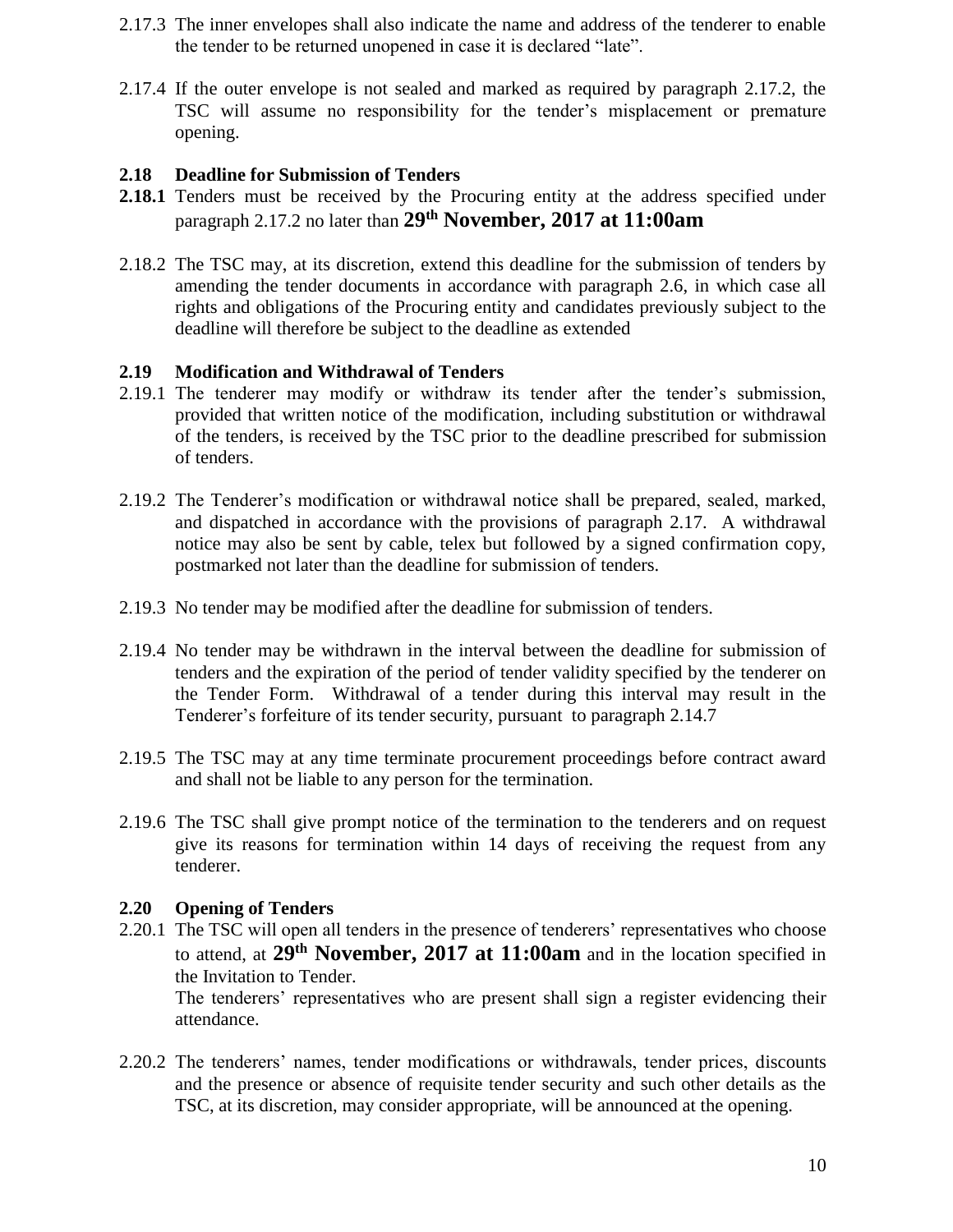2.20.3 The TSC will prepare minutes of the tender opening.

## **2.21 Clarification of Tenders**

- 2.21.1 To assist in the examination, evaluation and comparison of tenders the Procuring entity may, at its discretion, ask the tenderer for a clarification of its tender. The request for clarification and the response shall be in writing, and no change in the prices or substance of the tender shall be sought, offered, or permitted.
- 2.21.2 Any effort by the tenderer to influence the TSC in the TSC's tender evaluation, tender comparison or contract award decisions may result in the rejection of the tenderers' tender.

#### **2.22 Preliminary Examination**

- 2.22.1 The TSC will examine the tenders to determine whether they are complete, whether any computational errors have been made, whether required sureties have been furnished, whether the documents have been properly signed, and whether the tenders are generally in order.
- 2.22.2 Arithmetical errors will be rectified on the following basis. If there is a discrepancy between the unit price and the total price that is obtained by multiplying the unit price and quantify, the unit price shall prevail, and the total price shall be corrected. If the candidate does not accept the correction of the errors, its tender will be rejected, and its tender security forfeited. If there is a discrepancy between words and figures the amount in words will prevail
- 2.22.3 The TSC may waive any minor informality or non-conformity or irregularity in a tender which does not constitute a material deviation, provided such waiver does not prejudice or effect the relative ranking of any tenderer.
- 2.22.4 Prior to the detailed evaluation, pursuant to paragraph 2.23 the TSC will determine the substantial responsiveness of each tender to the tender documents. For purposes of these paragraphs, a substantially responsive tender is one, which conforms to all the terms and conditions of the tender documents without material deviations. The TSC's determination of a tender's responsiveness is to be based on the contents of the tender itself without recourse to extrinsic evidence.
- 2.22.5 If a tender is not substantially responsive, it will be rejected by the Procuring entity and may not subsequently be made responsive by the tenderer by correction of the non conformity.

#### **2.23 Conversion to Single Currency**

2.23.1 Where other currencies are used, the procuring entity will convert these currencies to Kenya Shillings using the selling exchange rate or the date of tender closing provided by the Central Bank of Kenya.

#### **2.24 Evaluation and Comparison of Tenders**

- 2.24.1 The TSC will evaluate and compare the tenders which have been determined to be substantially responsive.
- 2.24.2 The tender evaluation committee shall evaluate the tender within 30 days of the validity period from the date of opening the tender.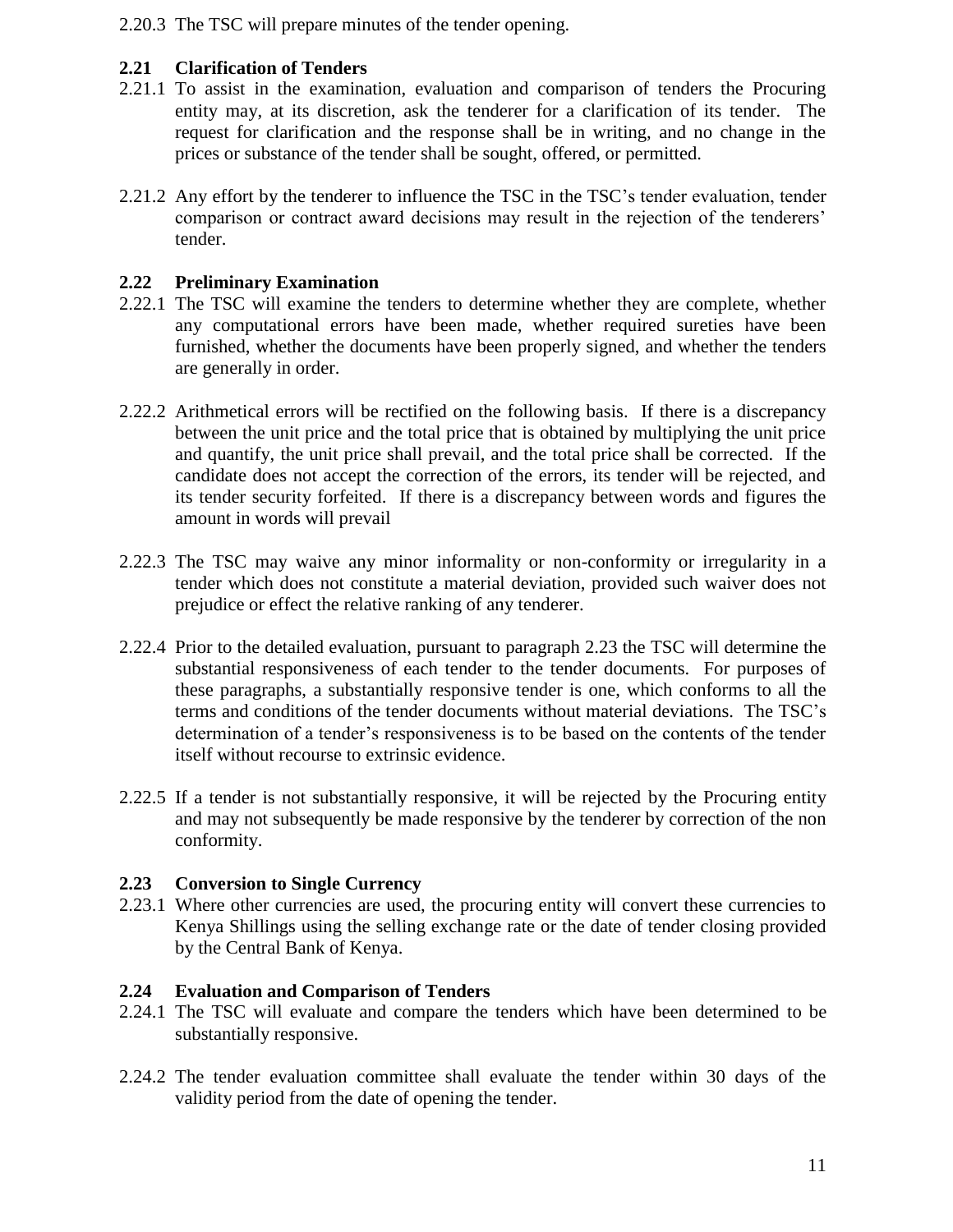2.24.3 A tenderer who gives false information in the tender document about its qualification or who refuses to enter into a contract after notification of contract award shall be considered for debarment from participating in future public procurement.

## **2.25 Preference**

2.25.1 Preference where allowed in the evaluation of tenders shall not exceed 15%

# **2.26 Contacting the Procuring entity**

- 2.26.1 Subject to paragraph 2.21 no tenderer shall contact the TSC on any matter related to its tender, from the time of the tender opening to the time the contract is awarded.
- 2.26.2 Any effort by a tenderer to influence the TSC in its decisions on tender, evaluation, tender comparison, or contract award may result in the rejection of the Tenderer's tender.

## **2.27 Award of Contract**

#### **(a) Post-qualification**

- 2.27.1 In the absence of pre-qualification, the TSC will determine to its satisfaction whether the tenderer that is selected as having submitted the lowest evaluated responsive tender is qualified to perform the contract satisfactorily.
- 2.27.2 The determination will take into account the tenderer financial, technical, and production capabilities. It will be based upon an examination of the documentary evidence of the tenderers qualifications submitted by the tenderer, pursuant to paragraph 2.12.3 as well as such other information as the TSC deems necessary and appropriate.
- 2.27.3 An affirmative determination will be a prerequisite for award of the contract to the tenderer. A negative determination will result in rejection of the Tenderer's tender, in which event the TSC will proceed to the next lowest evaluated tender to make a similar determination of that Tenderer's capabilities to perform satisfactorily.

#### **(b) Award Criteria**

2.27.4 The TSC will award the contract to the successful tenderer(s) whose tender has been determined to be substantially responsive and has been determined to be the lowest evaluated tender, provided further that the tenderer is determined to be qualified to perform the contract satisfactorily.

#### **(c) TSC's Right to Vary quantities**

2.27.5 The TSC reserves the right at the time of contract award to increase or decrease the quantity of goods originally specified in the Schedule of requirements without any change in unit price or other terms and conditions

# **(d) TSC's Right to Accept or Reject Any or All Tenders**

2.27.6 The TSC reserves the right to accept or reject any tender, and to annul the tendering process and reject all tenders at any time prior to contract award, without thereby incurring any liability to the affected tenderer or tenderers or any obligation to inform the affected tenderer or tenderers of the grounds for the TSC's action

#### **2.28 Notification of Award**

2.28.1 Prior to the expiration of the period of tender validity, the TSC will notify the successful tenderer in writing that its tender has been accepted.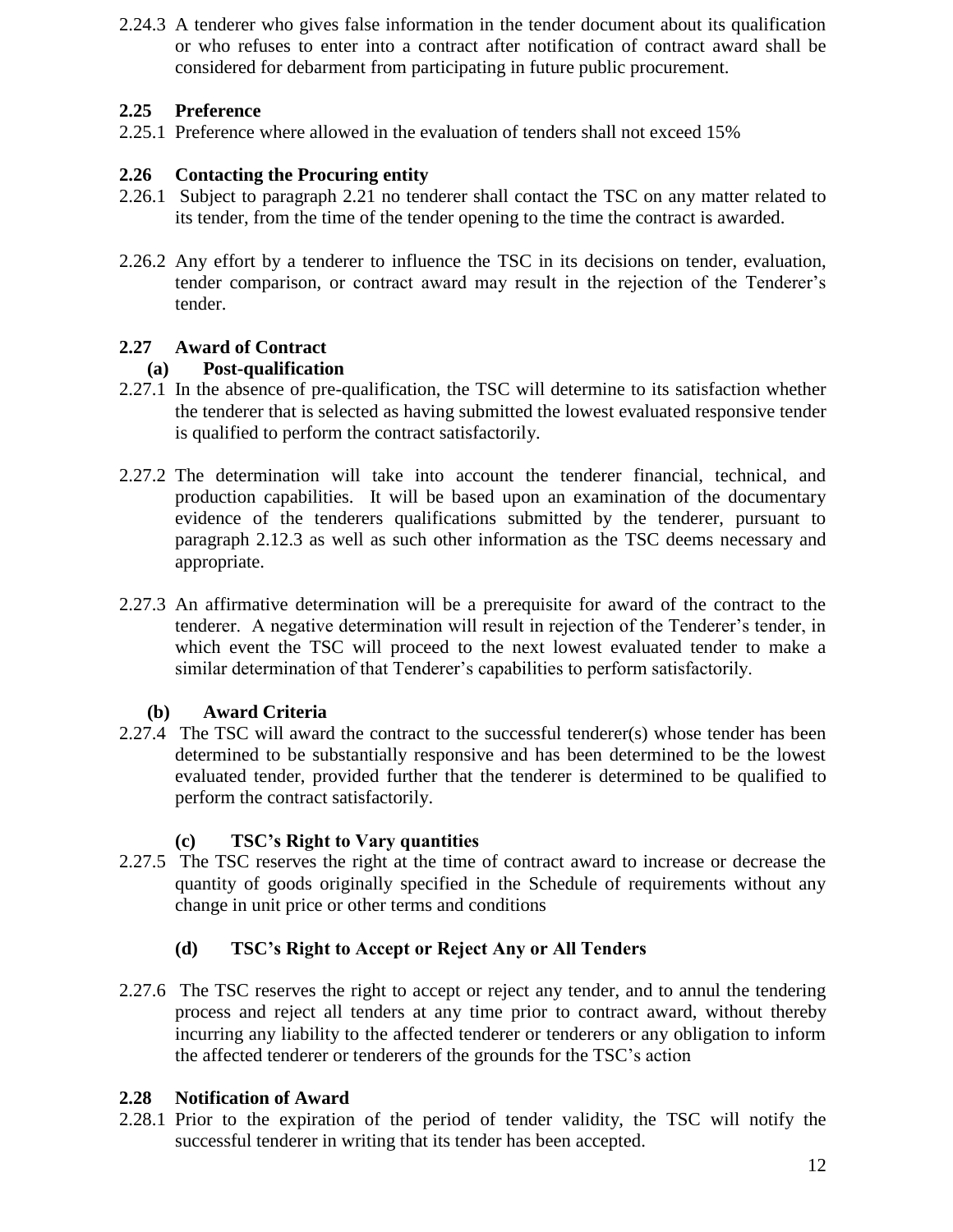- 2.28.2 The notification of award will constitute the formation of the Contract but will have to wait until the contract is finally signed by both parties
- 2.28.3 Upon the successful Tenderer's furnishing of the performance security pursuant to paragraph 2.28, the TSC will promptly notify each unsuccessful Tenderer and will discharge its tender security, pursuant to paragraph 2.14

#### **2.29 Signing of Contract**

- 2.29.1 At the same time as the TSC notifies the successful tenderer that its tender has been accepted, the TSC will send the tenderer the Contract Form provided in the tender documents, incorporating all agreements between the parties.
- 2.29.2 The parties to the contract shall have it signed within 30 days from the date of notification of contract award unless there is an administrative review request.
- 2.29.3 Within thirty (30) days of receipt of the Contract Form, the successful tenderer shall sign and date the contract and return it to the TSC.

#### **2.30 Performance Security**

- 2.30.1 Within Thirty **(30)** days of the receipt of notification of award from the TSC, the successful tenderer shall furnish the performance security in accordance with the Conditions of Contract, in the Performance Security Form provided in the tender documents, or in another form acceptable to the TSC.
- 2.30.2 Failure of the successful tenderer to comply with the requirements of paragraph 2.27 or paragraph 2.28 shall constitute sufficient grounds for the annulment of the award and forfeiture of the tender security, in which event the TSC may make the award to the next lowest evaluated Candidate or call for new tenders.

### **2.31 Corrupt or Fraudulent Practices**

- 2.31.1 The TSC requires that tenderers observe the highest standard of ethics during the procurement process and execution of contracts when used in the present regulations, the following terms are defined as follows;
	- (i) "corrupt practice" means the offering, giving, receiving, or soliciting of anything of value to influence the action of a public official in the procurement process or in contract execution; and
	- (ii) "fraudulent practice" means a misrepresentation of facts in order to influence a procurement process or the execution of a contract to the detriment of the Procuring entity, and includes collusive practice among tenderer (prior to or after tender submission) designed to establish tender prices at artificial noncompetitive levels and to deprive the TSC of the benefits of free and open competition;
- 2.31.2 The TSC will reject a proposal for award if it determines that the tenderer recommended for award has engaged in corrupt or fraudulent practices in competing for the contract in question.
- 2.31.3 Further a tenderer who is found to have indulged in corrupt or fraudulent practices risks being debarred from participating in public procurement in Kenya.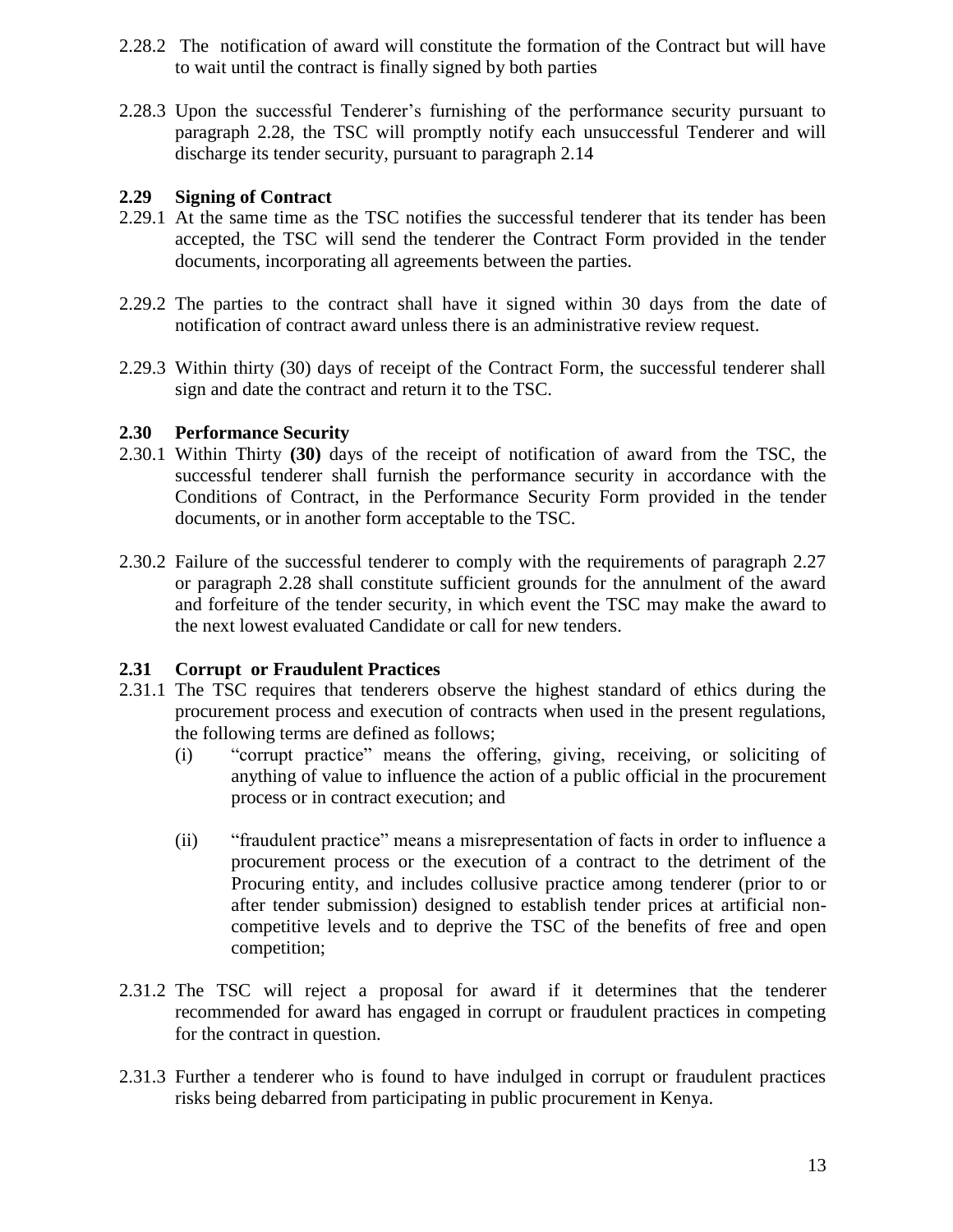# **Appendix to Instructions to Tenderers**

The following information regarding the particulars of the tender shall complement supplement or amend the provisions of the instructions to tenders. Wherever there is a conflict between the provision of the instructions to tenderers and the provisions of the appendix, the provisions of the appendix here in shall prevail over those of the instructions to tenderers.

| <b>INSTRUCTIONS TO</b><br><b>TENDERERS</b><br><b>REFERENCE</b> | PARTICULARS OF APPENDIX TO INSTRUCTIONS TO<br><b>TENDERS</b>                                                                                                                                                                                                                                                                                                                          |  |  |
|----------------------------------------------------------------|---------------------------------------------------------------------------------------------------------------------------------------------------------------------------------------------------------------------------------------------------------------------------------------------------------------------------------------------------------------------------------------|--|--|
| 2.1.1                                                          | The tender is open to Reserved/Disadvantaged groups<br>registered as Dealers of Furniture                                                                                                                                                                                                                                                                                             |  |  |
| 2.1.2                                                          | Declaration of No conflict of Interest has been included in the<br>Confidential Business Questionnaire.                                                                                                                                                                                                                                                                               |  |  |
| 2.3.2                                                          | The fees charged for a complete set of tender documents is<br>Kenya Shilling three (Kshs. $1,000/=$ ) thousand only, or the<br>equivalent in freely convertible currency.                                                                                                                                                                                                             |  |  |
| 2.10.4                                                         | Tender Validity Period is 120 days from the closing date.                                                                                                                                                                                                                                                                                                                             |  |  |
| 2.11.1                                                         | Tender prices may be quoted in Kenya shillings or the<br>equivalent in freely Convertible currency.                                                                                                                                                                                                                                                                                   |  |  |
| 2.14.1                                                         | A tender security in the form of a Bank Guarantee is required.<br>The amount of Tender security required is 2% of the contract<br>price.                                                                                                                                                                                                                                              |  |  |
| 2.17                                                           | The Tenderer shall seal the original and each copy of the tender<br>in separate envelopes, duly marking the envelopes as<br>"ORIGINAL" and "COPY." The envelopes shall then be sealed<br>in an outer envelope.                                                                                                                                                                        |  |  |
| 2.18.1                                                         | Time, date and place for bid opening will be: at $11:00$ am,<br>on 29 <sup>th</sup> November, 2017 on 3 <sup>rd</sup> floor Podium wing.                                                                                                                                                                                                                                              |  |  |
| 2.22                                                           | Bidders are expected to examine all instructions, forms terms,<br>specifications, and other information in the Bidding Documents.<br>Failure to furnish all information required by the bidding<br>documents or to submit a bid not substantially responsive to the<br>bidding documents in every respect will be at the bidder's risk<br>and may result in the rejection of its bid. |  |  |
| 2.24                                                           | The bid evaluation will take into account technical factors in<br>addition to cost factors. The weight for technical specifications<br>is 70%. Bidders must conform to the specific Technical<br>Requirements.                                                                                                                                                                        |  |  |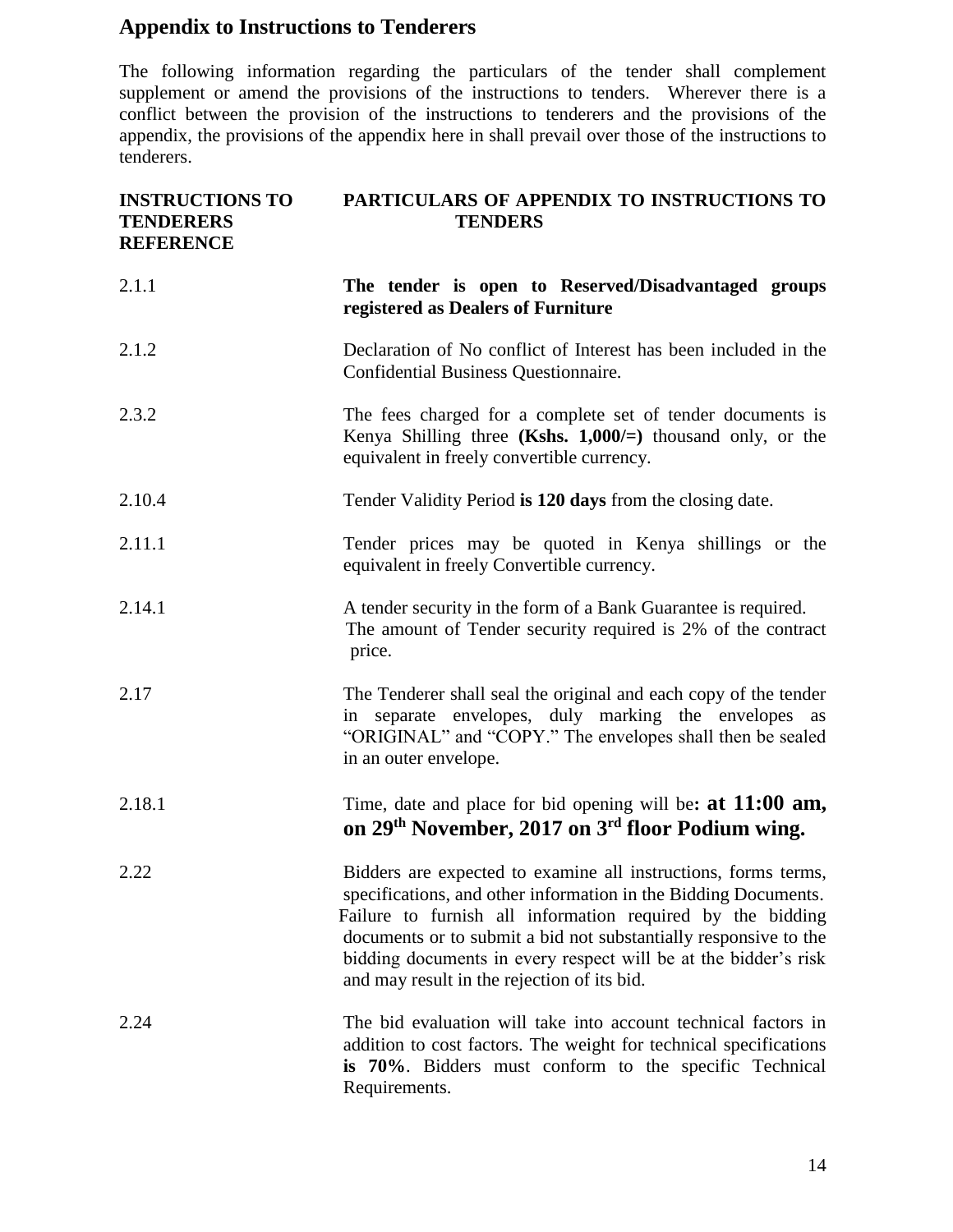# **SECTION III: GENERAL CONDITIONS OF CONTRACT**

# **Table of Clauses**

|      |                                           | Page |
|------|-------------------------------------------|------|
| 3.1  |                                           | 18   |
| 3.2  |                                           | 18   |
| 3.3  |                                           | 18   |
| 3.4  |                                           | 18   |
| 3.5  | Use of Contract documents and information | 18   |
| 3.6  |                                           | 19   |
| 3.7  |                                           | 19   |
| 3.8  |                                           | 19   |
| 3.9  |                                           | 20   |
| 3.10 |                                           | 20   |
| 3.11 |                                           | 20   |
| 3.12 |                                           | 20   |
| 3.13 |                                           | 20   |
| 3.14 |                                           | 20   |
| 3.15 |                                           | 20   |
| 3.16 |                                           | 21   |
| 3.17 |                                           | 21   |
| 3.18 |                                           | 21   |
| 3.19 |                                           | 21   |
| 3.20 |                                           | 21   |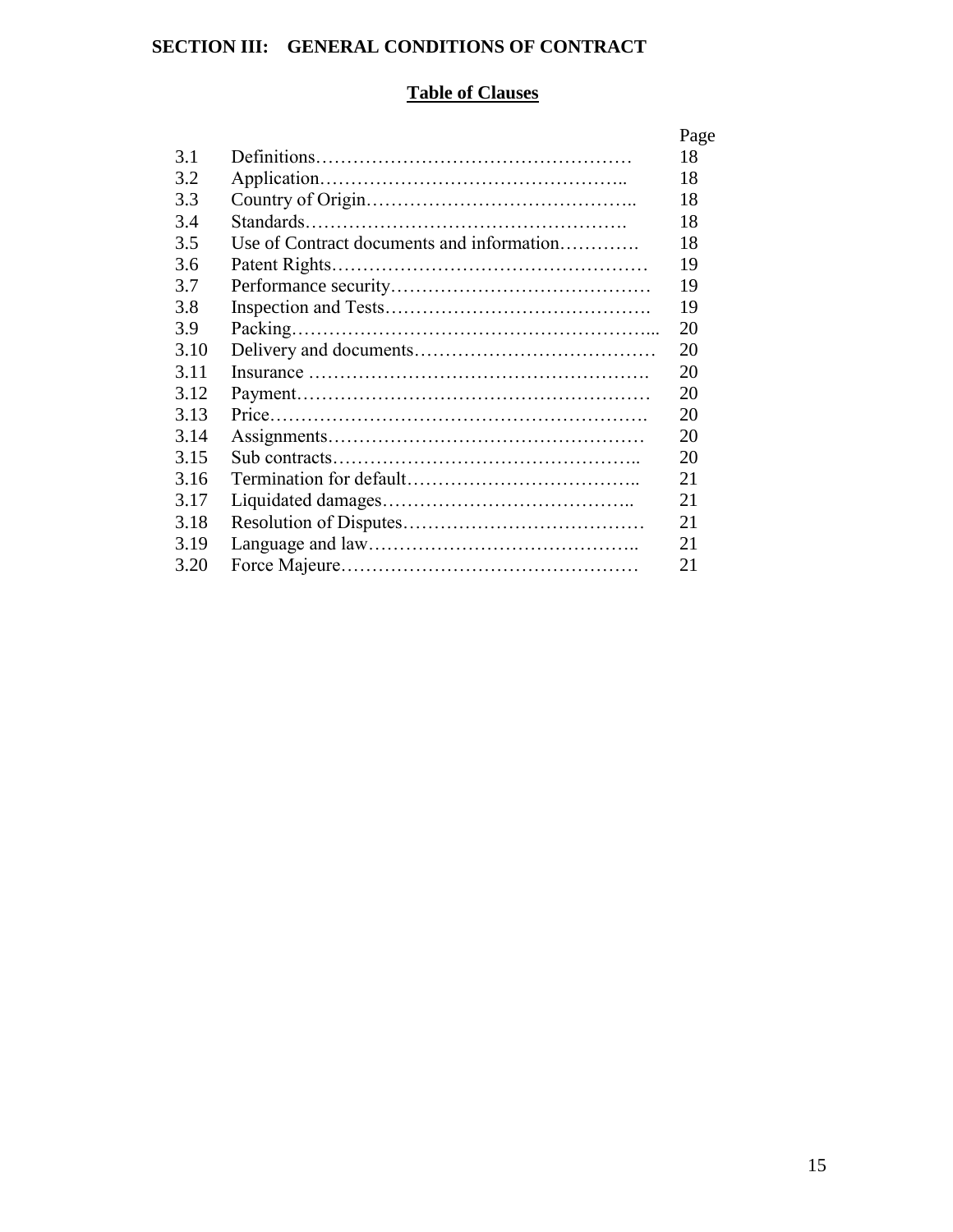### **SECTION III - GENERAL CONDITIONS OF CONTRACT**

#### **3.1 Definitions**

- 3.1.1 In this Contract, the following terms shall be interpreted as indicated:-
	- (a) "The Contract" means the agreement entered into between the Procuring entity and the tenderer, as recorded in the Contract Form signed by the parties, including all attachments and appendices thereto and all documents incorporated by reference therein.
	- (b) "The Contract Price" means the price payable to the tenderer under the Contract for the full and proper performance of its contractual obligations
	- (c) "The Goods" means all of the equipment, machinery, and/or other materials, which the tenderer is required to supply to the Procuring entity under the Contract.
	- (d) "The Procuring entity" means Teachers Service Commission the organization purchasing the Goods under this Contract.
	- (e) "The Tenderer' means the individual or firm supplying the Goods under this Contract.

#### **3.2 Application**

3.2.1 These General Conditions shall apply in all Contracts made by the TSC for the procurement installation and commissioning of equipment

#### **3.3 Country of Origin**

- 3.3.1 For purposes of this clause, "Origin" means the place where the Goods were mined, grown or produced.
- 3.3.2 The origin of Goods and Services is distinct from the nationality of the tenderer.

#### **3.4 Standards**

3.4.1 The Goods supplied under this Contract shall conform to the standards mentioned in the Technical Specifications.

#### **3.5 Use of Contract Documents and Information**

- 3.5.1 The tenderer shall not, without the TSC's prior written consent, disclose the Contract, or any provision therefore, or any specification, plan, drawing, pattern, sample, or information furnished by or on behalf of the TSC in connection therewith, to any person other than a person employed by the tenderer in the performance of the Contract.
- 3.5.2 The tenderer shall not, without the TSC's prior written consent, make use of any document or information enumerated in paragraph 3.5.1 above
- 3.5.3 Any document, other than the Contract itself, enumerated in paragraph 3.5.1 shall remain the property of the TSC and shall be returned (all copies) to the TSC on completion of the Tenderer's performance under the Contract if so required by the TSC.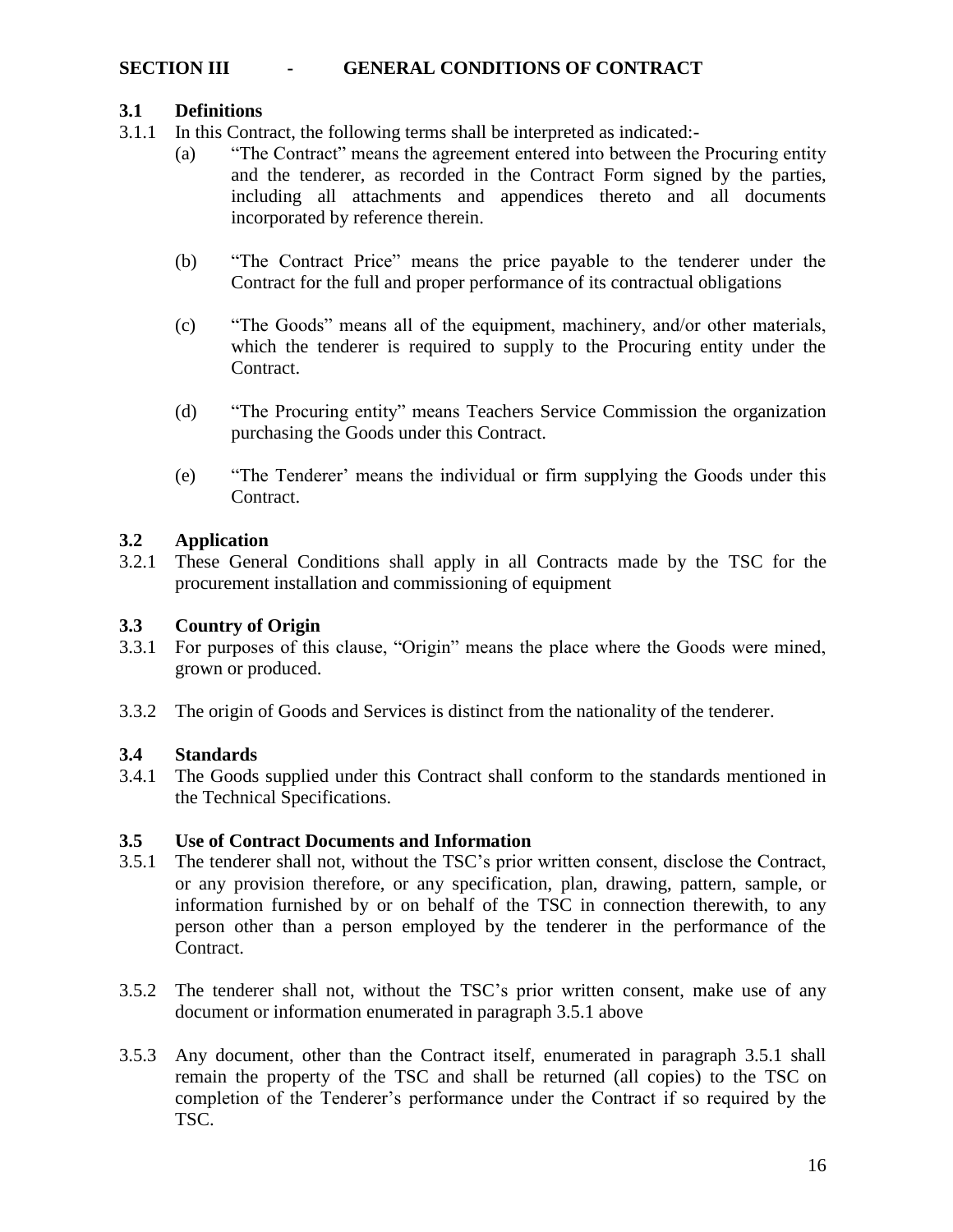## **3.6 Patent Rights**

3.6.1 The tenderer shall indemnify the TSC against all third-party claims of infringement of patent, trademark, or industrial design rights arising from use of the Goods or any part thereof in the TSC's country

### **3.7 Performance Security**

- 3.7.1 Within thirty (30) days of receipt of the notification of Contract award, the successful tenderer shall furnish to the TSC the performance security in the amount specified in Special Conditions of Contract.
- 3.7.2 The proceeds of the performance security shall be payable to the TSC as compensation for any loss resulting from the Tenderer's failure to complete its obligations under the Contract.
- 3.7.3 The performance security shall be denominated in the currency of the Contract, or in a freely convertible currency acceptable to the TSC and shall be in the form of a bank guarantee or an irrevocable letter of credit issued by a reputable bank located in Kenya or abroad, acceptable to the TSC, in the form provided in the tender documents.
- 3.7.4 The performance security will be discharged by the TSC and returned to the Candidate not later than thirty (30) days following the date of completion of the Tenderer's performance obligations under the Contract, including any warranty obligations, under the Contract

#### **3.8 Inspection and Tests**

- 3.8.1 The Procuring entity or its representative shall have the right to inspect and/or to test the goods to confirm their conformity to the Contract specifications. The Procuring entity shall notify the tenderer in writing in a timely manner, of the identity of any representatives retained for these purposes.
- 3.8.2 The inspections and tests may be conducted in the premises of the tenderer or its subcontractor(s), at point of delivery, and/or at the Goods' final destination If conducted on the premises of the tenderer or its subcontractor(s), all reasonable facilities and assistance, including access to drawings and production data, shall be furnished to the inspectors at no charge to the Procuring entity.
- 3.8.3 Should any inspected or tested goods fail to conform to the Specifications, the TSC may reject the equipment, and the tenderer shall either replace the rejected equipment or make alterations necessary to make specification requirements free of costs to the TSC.
- 3.8.4 The TSC's right to inspect, test and where necessary, reject the goods after the Goods' arrival shall in no way be limited or waived by reason of the equipment having previously been inspected, tested and passed by the TSC or its representative prior to the equipment delivery.
- 3.8.5 Nothing in paragraph 3.8 shall in any way release the tenderer from any warranty or other obligations under this Contract.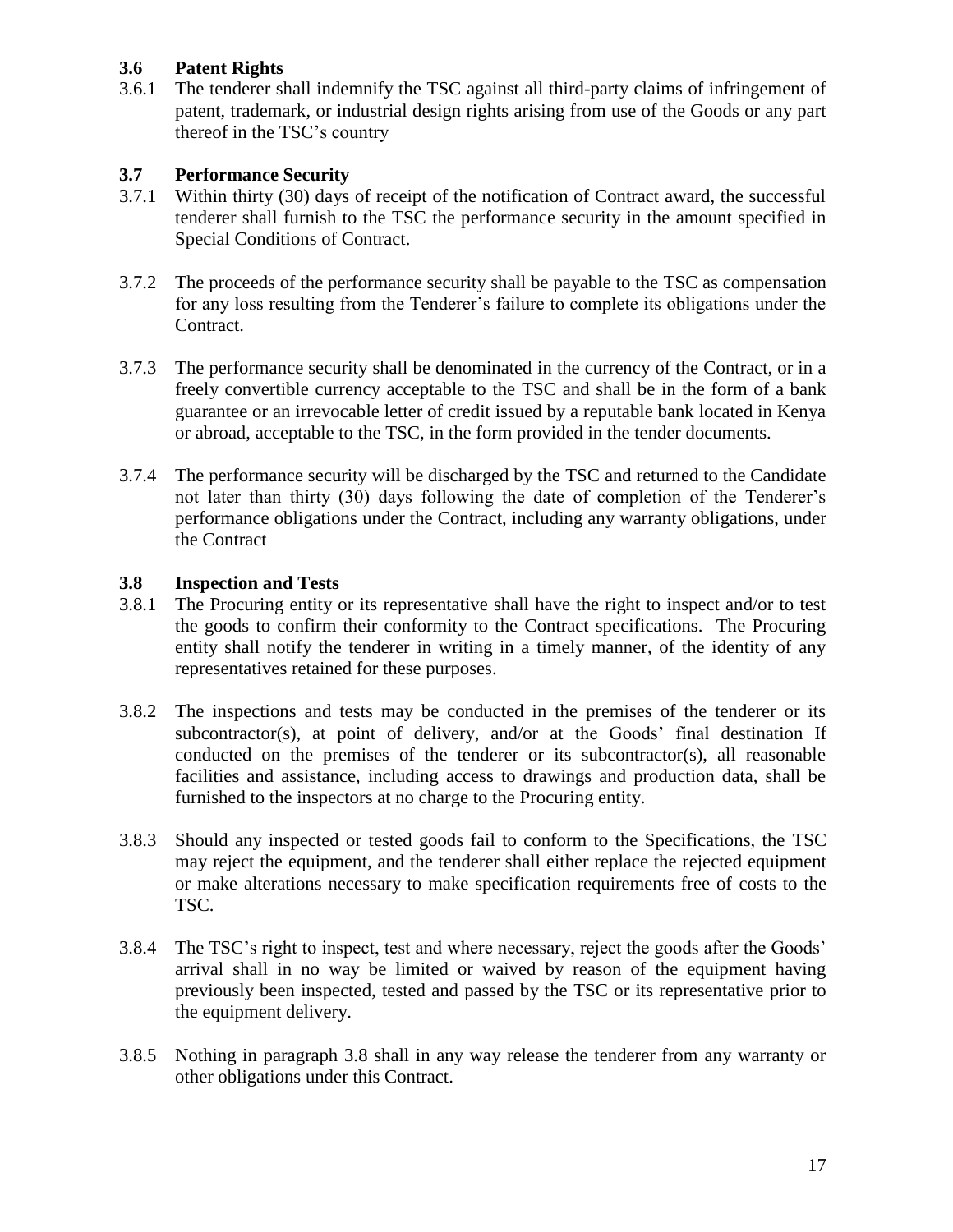## **3.9 Packing**

- 3.9.1 The tenderer shall provide such packing of the Goods as is required to prevent their damage or deterioration during transit to their final destination, as indicated in the Contract.
- 3.9.2 The packing, marking, and documentation within and outside the packages shall comply strictly with such special requirements as shall be expressly provided for in the **Contract**

### **3.10 Delivery and Documents**

3.10.1 Delivery of the Goods shall be made by the tenderer in accordance with the terms specified by TSC in its Schedule of Requirements and the Special Conditions of **Contract** 

#### **3.11 Insurance**

3.11.1 The Goods supplied under the Contract shall be fully insured against loss or damage incidental to manufacturer or acquisition, transportation, storage, and delivery in the manner specified in the Special conditions of contract.

## 3.12 **Payment**

- 3.12.1 The method and conditions of payment to be made to the tenderer under this Contract shall be specified in Special Conditions of Contract
- 3.12.2 Payments shall be made promptly by the TSC as specified in the contract

## **3.13 Prices**

- 3.13.1 Prices charged by the tenderer for goods delivered and services performed under the Contract shall not, with the exception of any price adjustments authorized in Special Conditions of Contract, vary from the prices by the tenderer in its tender.
- 3.13.2 Contract price variations shall not be allowed for contracts not exceeding one year (12 months)
- 3.13.3 Where contract price variation is allowed, the variation shall not exceed 10% of the original contract price.
- 3.13.4 Price variation request shall be processed by the procuring entity within 30 days of receiving the request.

#### **3.14. Assignment**

3.14.1 The tenderer shall not assign, in whole or in part, its obligations to perform under this Contract, except with the TSC's prior written consent

#### **3.15 Subcontracts**

3.15.1 The tenderer shall notify the TSC in writing of all subcontracts awarded under this Contract if not already specified in the tender. Such notification, in the original tender or later, shall not relieve the tenderer from any liability or obligation under the **Contract**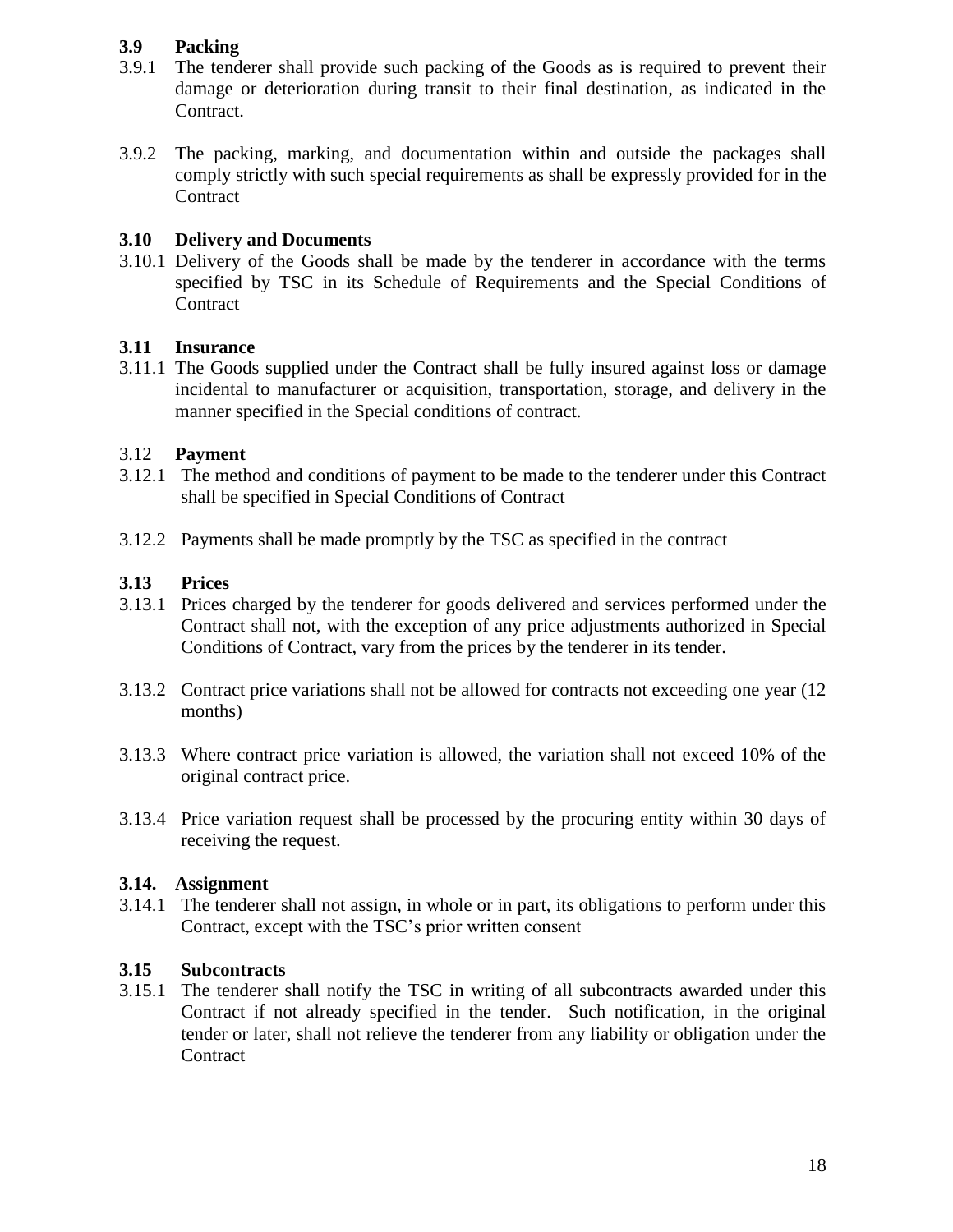#### **3.16 Termination for default**

- 3.16.1 The TSC may, without prejudice to any other remedy for breach of Contract, by written notice of default sent to the tenderer, terminate this Contract in whole or in part
	- (a) if the tenderer fails to deliver any or all of the goods within the period(s) specified in the Contract, or within any extension thereof granted by the TSC
	- (b) if the tenderer fails to perform any other obligation(s) under the Contract
	- (c) if the tenderer, in the judgment of the TSC has engaged in corrupt or fraudulent practices in competing for or in executing the Contract
- 3.16.2 In the event the TSC terminates the Contract in whole or in part, it may procure, upon such terms and in such manner as it deems appropriate, equipment similar to those undelivered, and the tenderer shall be liable to the TSC for any excess costs for such similar goods.

# **3.17 Liquidated Damages**

3.17.1. If the tenderer fails to deliver any or all of the goods within the period(s) specified in the contract, the procuring entity shall, without prejudice to its other remedies under the contract, deduct from the contract prices liquidated damages sum equivalent to 0.5% of the delivered price of the delayed items up to a maximum deduction of 10% of the delayed goods. After this the tenderer may consider termination of the contract.

### **3.18 Resolution of Disputes**

- 3.18.1 The TSC and the tenderer shall make every effort to resolve amicably by direct informal negotiation and disagreement or dispute arising between them under or in connection with the contract
- 3.18.2 If, after thirty (30) days from the commencement of such informal negotiations both parties have been unable to resolve amicably a contract dispute, either party may require adjudication in an agreed national or international forum, and/or international arbitration.

#### **3.19 Language and Law**

3.19.1 The language of the contract and the law governing the contract shall be English language and the Laws of Kenya respectively unless otherwise stated.

# **3.20 Force Majeure**

3.20.1 The tenderer shall not be liable for forfeiture of its performance security or termination for default if and to the extent that it's delay in performance or other failure to perform its obligations under the Contract is the result of an event of Force Majeure.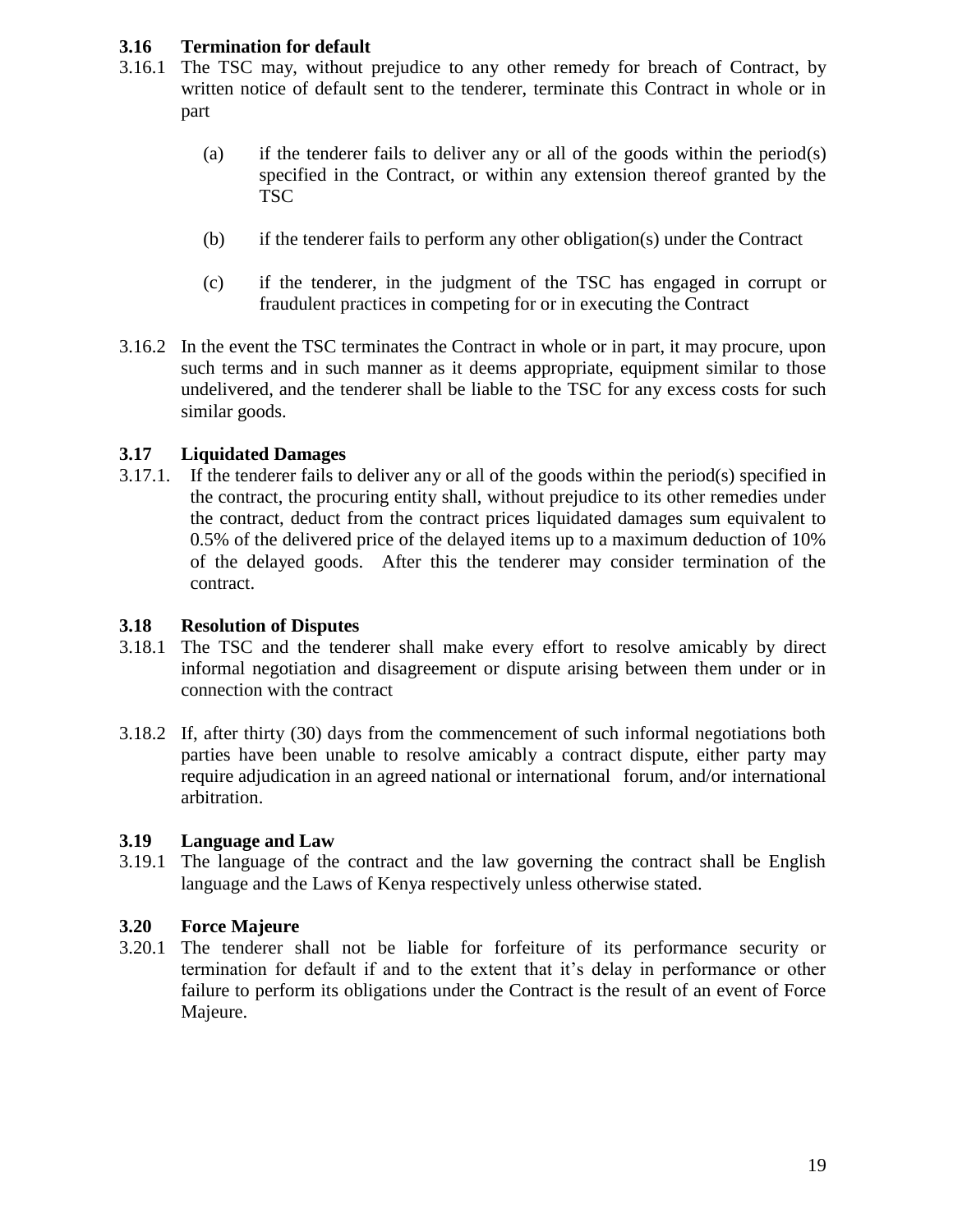# **SECTION IV - SPECIAL CONDITIONS OF CONTRACT**

4.1. Special Conditions of Contract shall supplement the General Conditions of Contract. Whenever there is a conflict, between the GCC and the SCC, the provisions of the SCC herein shall prevail over these in the GCC.

| <b>REFERENCE OF GCC</b>       | <b>SPECIAL CONDITIONS OF CONTRACT</b>                                                                                                                                                                                                    |
|-------------------------------|------------------------------------------------------------------------------------------------------------------------------------------------------------------------------------------------------------------------------------------|
| 3.7.1 Performance security    | Performance security required will be 2% of the<br>contract value. Must be in form of bank<br>guarantee valid in Kenya.                                                                                                                  |
| 3.9.1 Packaging               | Packing, delivery and assembly of all the<br>furnitures will be at suppliers cost.                                                                                                                                                       |
| 3.10.1 Delivery of goods      | Delivery will be at suppliers cost, this includes<br>delivery cost to the TSC hqt and county offices<br>on specified locations within a period of 30 days<br>on placing an LPO unless specifically indicated<br>by the procuring entity. |
| 3.12.1 Terms of payment       | Payment shall be made after full delivery of<br>goods as prescribed in the LPO.                                                                                                                                                          |
| 3.13.1 Prices                 | The prices offered shall be fixed for the period<br>stated in the Tender Invitation.                                                                                                                                                     |
| 3.18.1 Resolution of disputes | In case of a dispute between the TSC and the<br>Supplier, the dispute shall be referred to<br>adjudication or arbitration in accordance with<br>the laws of Kenya.                                                                       |
|                               | <b>MUST</b><br>ALL<br><i><b>BIDDERS</b></i><br><b>ATTACH</b><br><b>BROCHURE SHOWING THE SAMPLES TO</b><br><b>BE SUPPLIED AS SEEN</b>                                                                                                     |

4.2. Special conditions of contract as relates to the GCC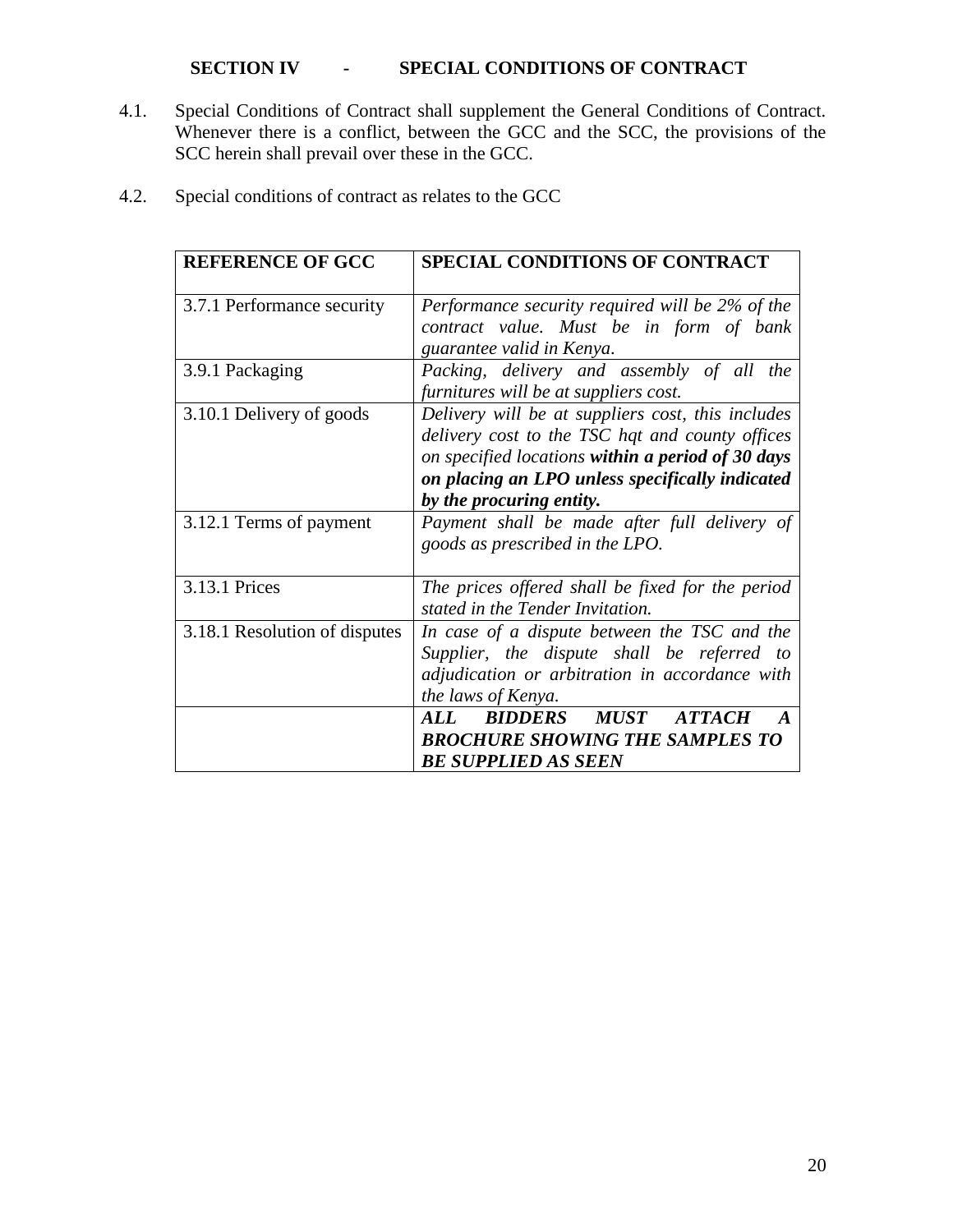## **SECTION V - TECHNICAL SPECIFICATIONS**

#### **5.1 General**

- 5.1.1 These specifications describe the requirements for goods. Tenderers are requested to submit with their offers the detailed specifications, drawings, catalogues, etc for the products they intend to supply.
- 5.1.2 Tenderers must indicate on the specifications sheets whether the equipment offered comply with each specified requirement.
- 5.1.3 All the dimensions and capacities of the equipment to be supplied shall not be less than those required in these specifications. Deviations from the basic requirements, if any shall be explained in detail in writing with the offer, with supporting data such as calculation sheets, etc. The procuring entity reserves the right to reject the products, if such deviations shall be found critical to the use and operation of the products.
- 5.1.4 The tenderers are requested to present information along with their offers as follows:
	- (i) Shortest possible delivery period of each product
	- (ii) Information on proper representative and/or workshop for back-up service/repair and maintenance including their names and addresses.
- 5.1.5 Furnitre to be supplied will be as per the samples provided by the commission. Interested Bidders **MUST** therefore visit the Commission and take a picture of the sample given.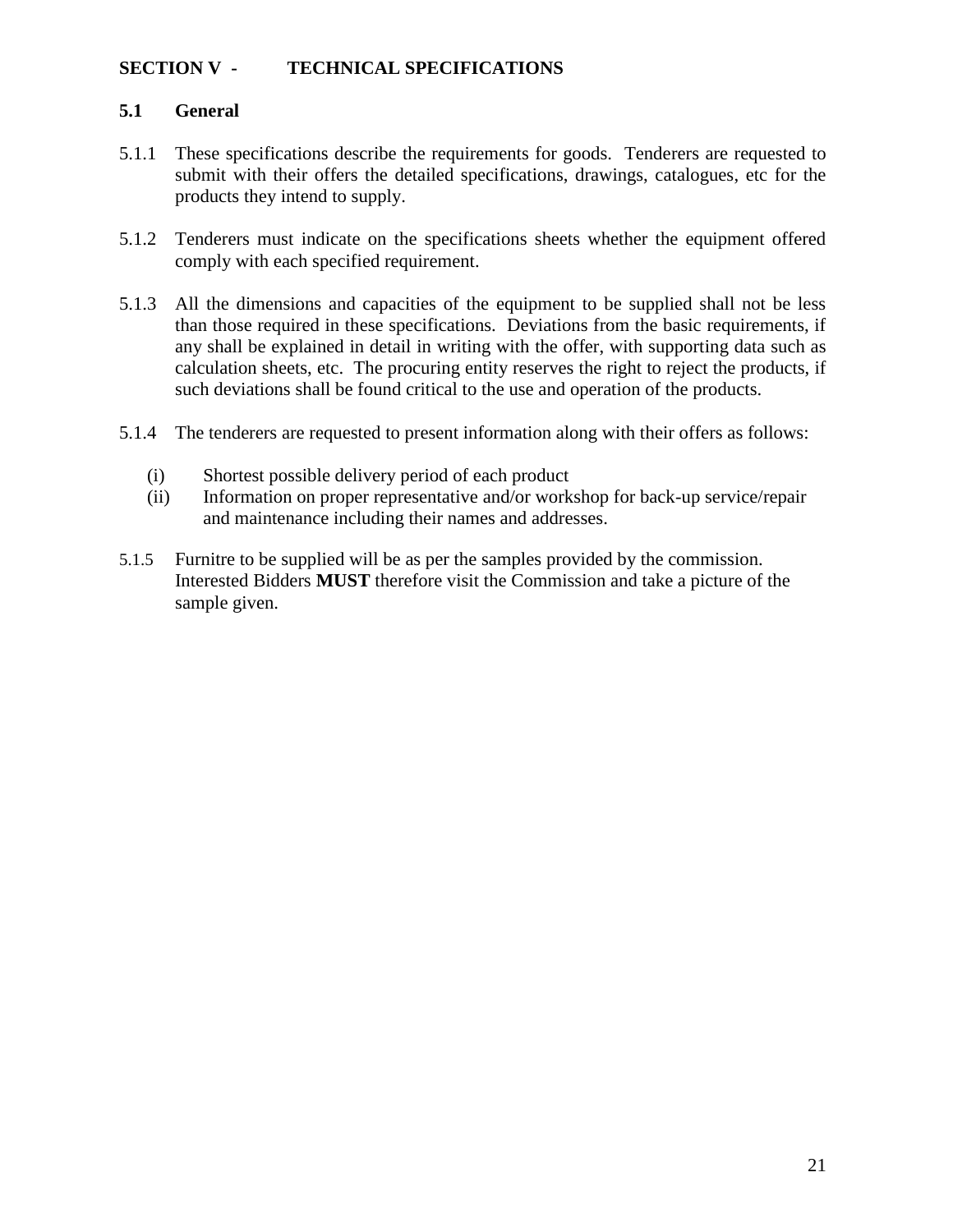# **SECTION VI - SCHEDULE OF REQUIREMENTS**

# **FURNITURE REQUIREMENTS FOR COUNTY OFFICES**

| S/                      | <b>County</b>        |
|-------------------------|----------------------|
| N <sub>0</sub>          |                      |
| $\mathbf{1}$            | <b>Baringo</b>       |
| $\overline{2}$          | <b>Bomet</b>         |
| $\overline{\mathbf{3}}$ | <b>Bungoma</b>       |
| $\overline{\mathbf{4}}$ | <b>Busia</b>         |
| 5                       | <b>E.Marakwet</b>    |
| 6                       | Embu                 |
| $\overline{7}$          | Garrisa              |
| 8                       | Homa Bay             |
| 9                       | <b>Isiolo</b>        |
| 10                      | Kajiado              |
| 11                      | <b>Kakamega</b>      |
| 12                      | <b>Kericho</b>       |
| 13                      | <b>Kiambu</b>        |
| 14                      | <b>Kilifi</b>        |
| 15                      | Kirinyaga            |
| 16                      | <b>Kisii</b>         |
| 17                      | Kisumu               |
| 18                      | Kitui                |
| 19                      | <b>Kwale</b>         |
| 20                      | Laikipia             |
| 21                      | Lamu                 |
| 22                      | <b>Machakos</b>      |
| 23                      | <b>Makueni</b>       |
| 24                      | <b>Mandera</b>       |
| 25                      | <b>Marsabit</b>      |
| 26                      | <b>Meru</b>          |
| 27                      | <b>Migori</b>        |
| 28                      | <b>Mombasa</b>       |
| 29                      | <b>Muranga</b>       |
| 30                      | <b>Nairobi</b>       |
| 31                      | <b>Nakuru</b>        |
| 32                      | <b>Nandi</b>         |
| 33                      | <b>Narok</b>         |
| 34                      | <b>Nyamira</b>       |
| 35                      | <b>Nyandarua</b>     |
| 36                      | <b>Nyeri</b>         |
| 37                      | <b>Samburu</b>       |
| 38                      | <b>Siaya</b>         |
| 39                      | <b>T/Taveta</b>      |
| 40                      | <b>T/River</b>       |
| 41                      | <b>Tharaka-Nithi</b> |
| 42                      | <b>Trans-Nzoia</b>   |
| 43                      | <b>Turkana</b>       |
| 44                      | <b>Uasin-Gishu</b>   |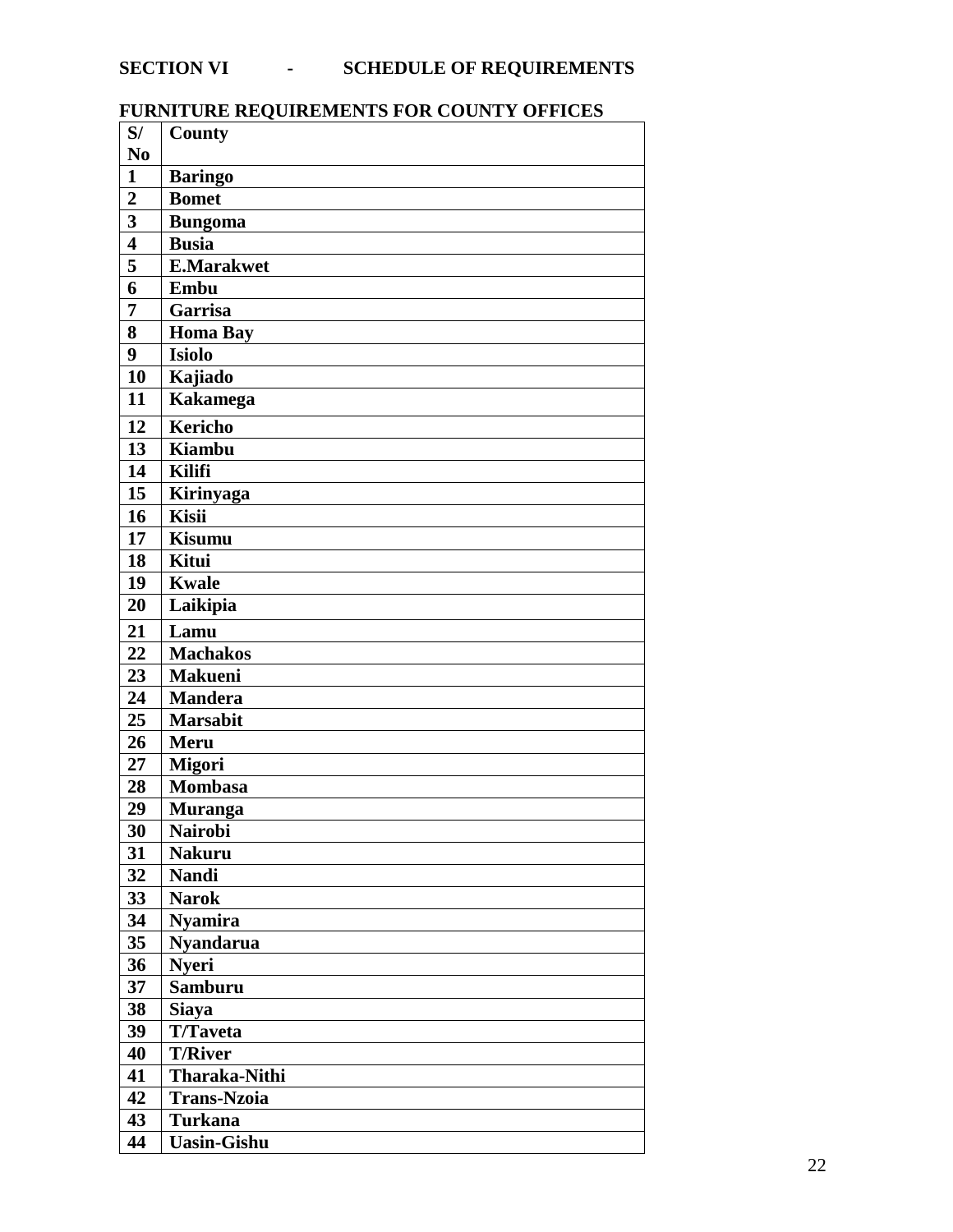| 45 | Vihiga            |
|----|-------------------|
|    |                   |
| 46 | Wajir             |
| 47 | <b>West Pokot</b> |
|    | <b>Tenderer</b>   |
|    |                   |

# **FURNITURE REQUIREMENT FOR TSC HEADQUARTER OFFICES**

|                                                                            | Qty          |
|----------------------------------------------------------------------------|--------------|
| <b>SPECIFICATION</b>                                                       | required     |
| 1. Executive table mahogany finish with mobile drawers and movable         |              |
| side extension and padded top with grommets for cable management size      |              |
| 2000*1020*760mm                                                            |              |
|                                                                            | 1            |
| 2. High back executive orthopaedic chair all leather adjustable height and |              |
| tilt mechanism adjustable arms, chrome swivel base on twin castors         | 1            |
| 3. Low back executive chairs mesh back and leather seat, adjustable        |              |
| height lumbar support, chrome swivel base on twin castors                  | 1            |
| 4. Orthopaedic mesh chair on swivel base height adjustable, chrome         |              |
| swivel base on twin castors                                                | $\mathbf{1}$ |
| 5. Sofa set five seater black colour leather chesterfield                  | 1            |
| 6. Office desk 1400*700*500*750 beech colour with three fixed drawers      |              |
| lockable comes with holes on the side for trunking purposes25mm            |              |
| thickness top and 18mm panel legs                                          | 1            |
| 7. Secretarial chairs with adjustable headrest mesh back and seat,         |              |
| adjustable height on chrome swivel base with twin castors black colour     |              |
|                                                                            | $\mathbf{1}$ |
| 8. Waiting benches three link metallic base with padded back and seat      |              |
|                                                                            | 1            |
| 9. Coffee table with glass top and wooden curved legs                      |              |
|                                                                            | $\mathbf{1}$ |
| 10. Conference table/dining table 10 seater 3.5*1.5mm mahogany             |              |
| 4.6*2*760                                                                  | $\mathbf{1}$ |
| 3.2*1.9*760<br>$3.5*1*760$                                                 |              |
| $8*5.3*760$                                                                |              |
| $4.2*5.3*760$                                                              |              |
| 5*4*760                                                                    |              |
| 4.6*5.4*760                                                                |              |
| 11. Conference chairs leather cantilever base with padded arms             | 1            |
| 12. Conference chairs four legged with padded eat and back in fabric       | $\mathbf{1}$ |

# **FURNITURE REQUIREMENT FOR TSC COUNTY OFFICES**

|                                                                                | <b>Qty</b> |
|--------------------------------------------------------------------------------|------------|
| <b>SPECIFICATION</b>                                                           | required   |
| 1. Executive table mahogany finish with                                        |            |
| mobile drawers and movable side extension and padded top with                  |            |
| grommets for cable management size 2000*1020*760mm                             |            |
| 2. High back executive orthopaedic chair all leather adjustable height and   1 |            |
| tilt mechanism adjustable arms, chrome swivel base on twin castors             |            |
| 3. Low back fabric chair with adjustable height and nylon swivel base          |            |
| 4. Filing cabinet metallic four drawer with labels for slots, lockable         |            |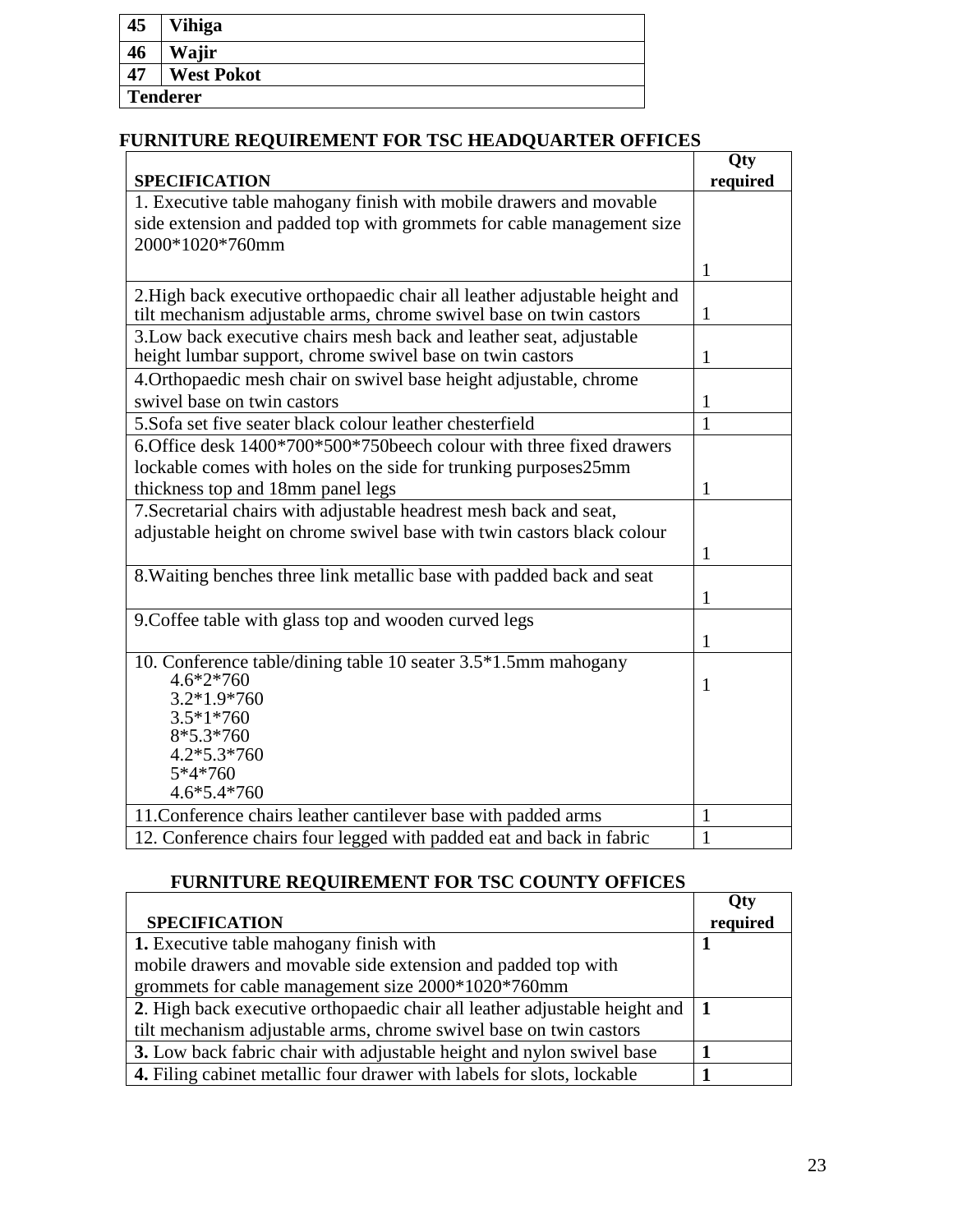# **EVALUATION CRITERIA 1. PRELIMINARY REQUIREMENTS (MANDATORY)**

| S/No.       | Documents to be Submitted                                                                                         | Yes/No |
|-------------|-------------------------------------------------------------------------------------------------------------------|--------|
| <b>MR1.</b> | Copy of Certificate of Registration/Incorporation                                                                 |        |
| MR 2.       | Copy of valid Tax Compliance Certificate                                                                          |        |
| MR 3.       | Copy of valid VAT Certificate                                                                                     |        |
| MR 4.       | The firm must have a physical address and administrative office<br>(Attach copy of lease agreement from landlord) |        |
| MR 5.       | Duly filled and signed Form of tender in the format provided                                                      |        |
| MR 6.       | Duly filled Confidential Business Questionnaire                                                                   |        |
| MR7.        | Duly filled Price Schedule (all items must be quoted for)                                                         |        |
| MR 8.       | Dully filled and signed Site visit form by the appointed TSC<br>representative.                                   |        |
| MR 9.       | A copy of Valid Business Permit                                                                                   |        |
| MR10.       | A signed, filled and stamped Declaration Statement of no-n<br>engagement in any corrupt or fraudulent practice    |        |
| MR11.       | A signed, filled and stamped Declaration of a non-debarment<br>from participating in procurement proceedings.     |        |
| MR 12.      | Certificate of Registration as Disadvantaged/Reserved group                                                       |        |
| MR 13.      | A signed, filled and stamped Tender Securing Declaration form.                                                    |        |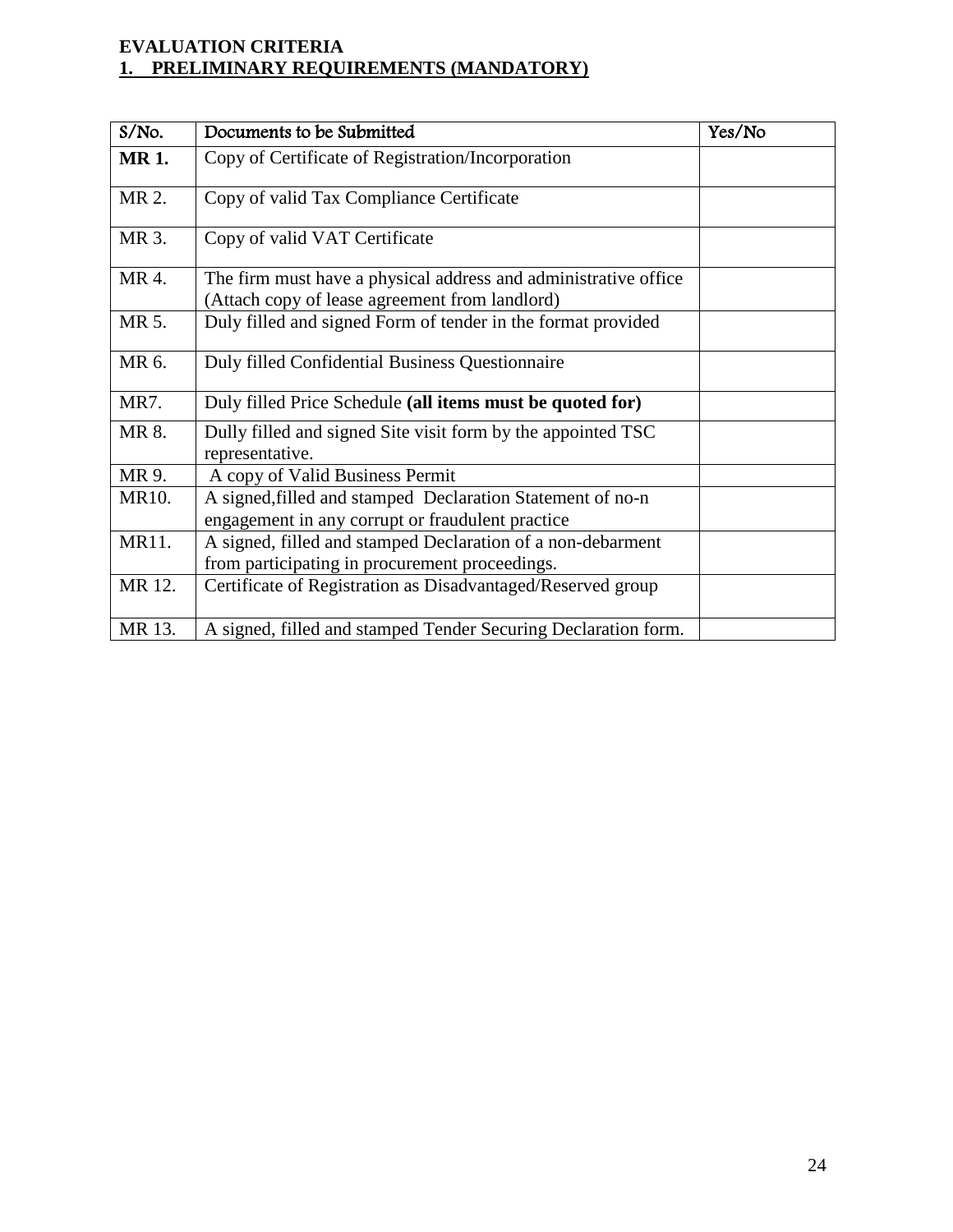#### **(b) Tender Responsiveness Criteria**

The submission of the following items will be required in the determination of the Completeness of the bid. Bids that do not contain all the information required will be declared non responsive and shall not be evaluated further.

# **2. Technical Criteria**

| No               | Description of Criteria                                                                                                                                                                                                                                                                                                                                                        | Max<br>Score |
|------------------|--------------------------------------------------------------------------------------------------------------------------------------------------------------------------------------------------------------------------------------------------------------------------------------------------------------------------------------------------------------------------------|--------------|
| 1.               | <b>Organizational Profile</b><br>Back-ground of organization (5 mks)<br>i.<br>ii.<br>Organization charts showing titles/roles of different persons to be involved in the<br>assignment (5 mks)                                                                                                                                                                                 | 10           |
| 2.               | Number of years in Furniture Business. Each year of experience @2 mks,<br>Max points = $20$ mks                                                                                                                                                                                                                                                                                | 20           |
| 3.               | Provide at least 5 clients and references/or other evidence in form of LPOs, award<br>letters, or contracts to which the company has offered similar assignment in the past<br>three (3) years. Bidders must provide reference letters on the employers' letterhead,<br>and that are duly signed and stamped by the relevant officer. Each client $@$ 6 mks,<br>$max = 30$ mks | 30           |
| $\overline{4}$ . | <b>Financial Capability</b><br>$\mathbf{i}$ .<br>Bank Statement for the last three (3) months (July-September) $\omega$ 5mks = 15                                                                                                                                                                                                                                              | 15           |
| 5.               | Provide Evidence of having employed at least five (5) staff at a given time.<br>$(20$ mks or $0)$                                                                                                                                                                                                                                                                              | 20           |
| 6.               | Equipment/tools: state the equipment to be used in this line of work. Each relevant<br>equipment @ 1 mrk, max 5 mks.                                                                                                                                                                                                                                                           | 5            |
|                  | Total                                                                                                                                                                                                                                                                                                                                                                          | 100%         |

## **NB: The set minimum pass mark for Technical Evaluation is 70%. Firms that fail to attain 70% and above will not proceed to Financial Evaluation Phase.**

# **I) Financial Evaluation & Award Criteria**

The tender will be awarded to the bidder with the lowest evaluated price**.**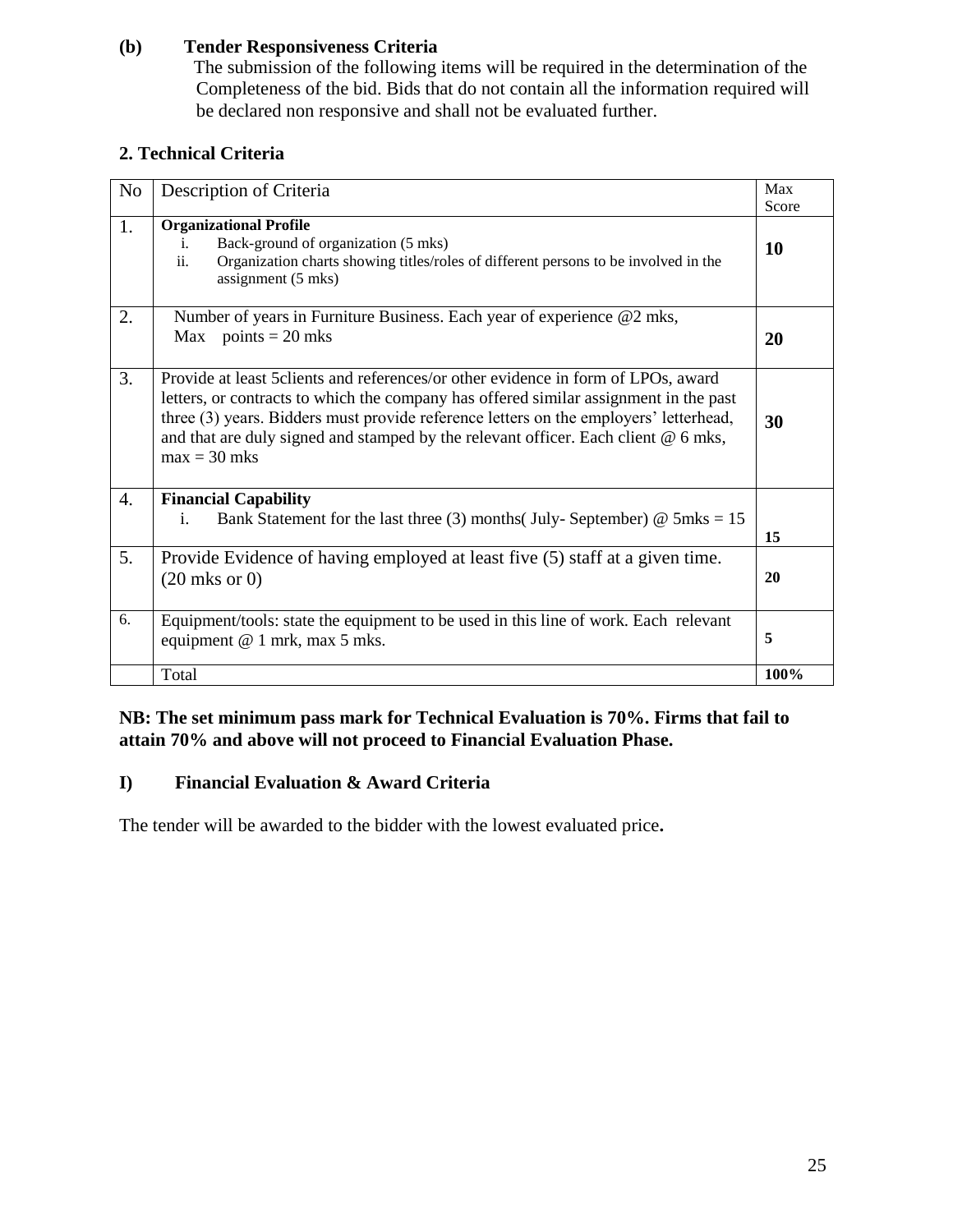#### **SECTION VII** - **PRICE SCHEDULE**

| No. | $($ Demned Descriptions annument<br><b>Furniture Type</b> | <b>OTY</b><br>required | Unit<br>price | Total      |
|-----|-----------------------------------------------------------|------------------------|---------------|------------|
|     |                                                           |                        | (Ksh)         | (VAT.incl) |
| 1.  | Executive table                                           | 1                      |               |            |
| 2.  | High back executive chairs                                |                        |               |            |
| 3.  | Low back executive chairs                                 |                        |               |            |
| 4.  | Orthopedic chairs                                         |                        |               |            |
| 5.  | Sofa sets                                                 |                        |               |            |
| 6.  | Office desks                                              |                        |               |            |
| 7.  | <b>Secretarial Chairs</b>                                 |                        |               |            |
| 8.  | Waiting benches                                           |                        |               |            |
| 9.  | Coffee tables                                             |                        |               |            |
| 10  | Conference table/Dining table                             |                        |               |            |
| 11  | Conference chairs leather                                 |                        |               |            |
|     | (specifications attached)                                 |                        |               |            |
| 12  | Conference chairs four legged                             |                        |               |            |
|     | (specifications attached)                                 |                        |               |            |
|     |                                                           | <b>TOTAL AMOUNT</b>    |               |            |

#### **FURNITURE REQUIREMENTS FOR THE TSC HQs OFFICES** (Detailed Descriptions attached)

#### **FURNITURE REQUIREMENTS FOR THE COUNTY OFFICES (Detailed Descriptions attached)**

| No.                 | <b>Furniture Type</b>      |  | Unit<br>price<br>(Ksh) | Total<br>(VAT.incl) |
|---------------------|----------------------------|--|------------------------|---------------------|
|                     | Executive table            |  |                        |                     |
| 2.                  | High back executive chairs |  |                        |                     |
| 3.                  | Low back executive chairs  |  |                        |                     |
|                     | <b>Filing Cabinets</b>     |  |                        |                     |
| <b>TOTAL AMOUNT</b> |                            |  |                        |                     |

#### *NOTE ;***Bidders are REQUIRED to quote for all the items listed above, failure to which the bidder will be disqualified from a ward.**

*NOTE***;** 1.In case of discrepancy between unit price and total, the unit price shall prevail.

- 2. Price quoted should be inclusive of all taxes and
- 3. **All costs of delivery and assembly of the furniture at the TSC HQT and at the County Offices will be borne by the suppliers.**
- **NOTE**: **Furnitre to be supplied will be as per the samples provided by the commission. Interested Bidders MUST therefore visit the Commission and take a picture of the sample given.**

Authorized Official:

Name Signature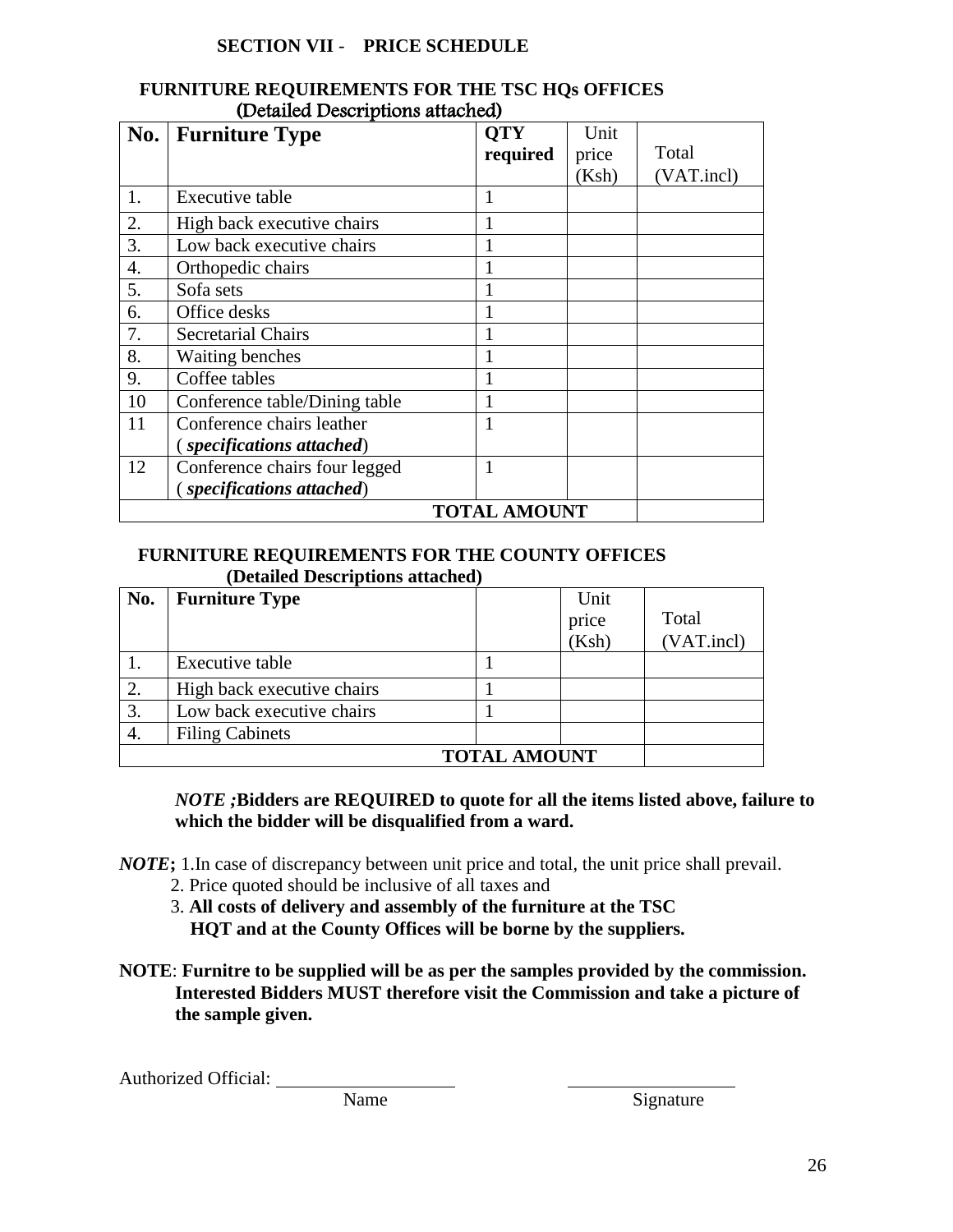# Tender-Securing Declaration FOR RESERVED GROUPS ONLY

Date: [insert **date** (as day, month and year)]

Tender No.: [insert number of Tender]

## To: [insert complete name of Procuring Entity]

We, the undersigned, declare that:

We understand that, according to your conditions, Tenders must be supported by a Tender-Securing Declaration.

We accept that we will automatically be suspended from being eligible for Tendering in any contract with the Procuring Entity for the period of time of 5 years starting on 1st April 2016 if we are in breach of our obligation(s) under the Tender conditions, because we;

- a) Have withdrawn our Tender during the period of Tender validity specified in the Form of Tender; or
- b) Having been notified of the acceptance of our Tender by the Procuring Entity during the period of Tender validity,
	- (i). Fail or refuse to execute the Contract, if required, or
	- (ii). Fail or refuse to furnish the Performance Security, in accordance with the ITT.

We understand this Tender Securing Declaration shall expire if we are not the successful Tenderer, upon the earlier of;

- 1) Our receipt of your notification to us of the name of the successful Tenderer; or
- 2) Thirty days after the expiration of our Tender.

Signed: [insert signature of person whose name and capacity are shown] In the capacity of [insert legal capacity of person signing the Tender Securing Declaration]

Name: [insert complete name of person signing the Tender Securing Declaration]

Duly authorized to sign the Tender for and on behalf of: *[insert complete name of Tenderer]* 

Dated on \_\_\_\_\_\_\_\_\_\_\_\_ day of \_\_\_\_\_\_\_\_\_\_\_\_\_\_\_\_\_\_, \_\_\_\_\_\_\_\_ [insert date of signing]

Corporate Seal (where appropriate)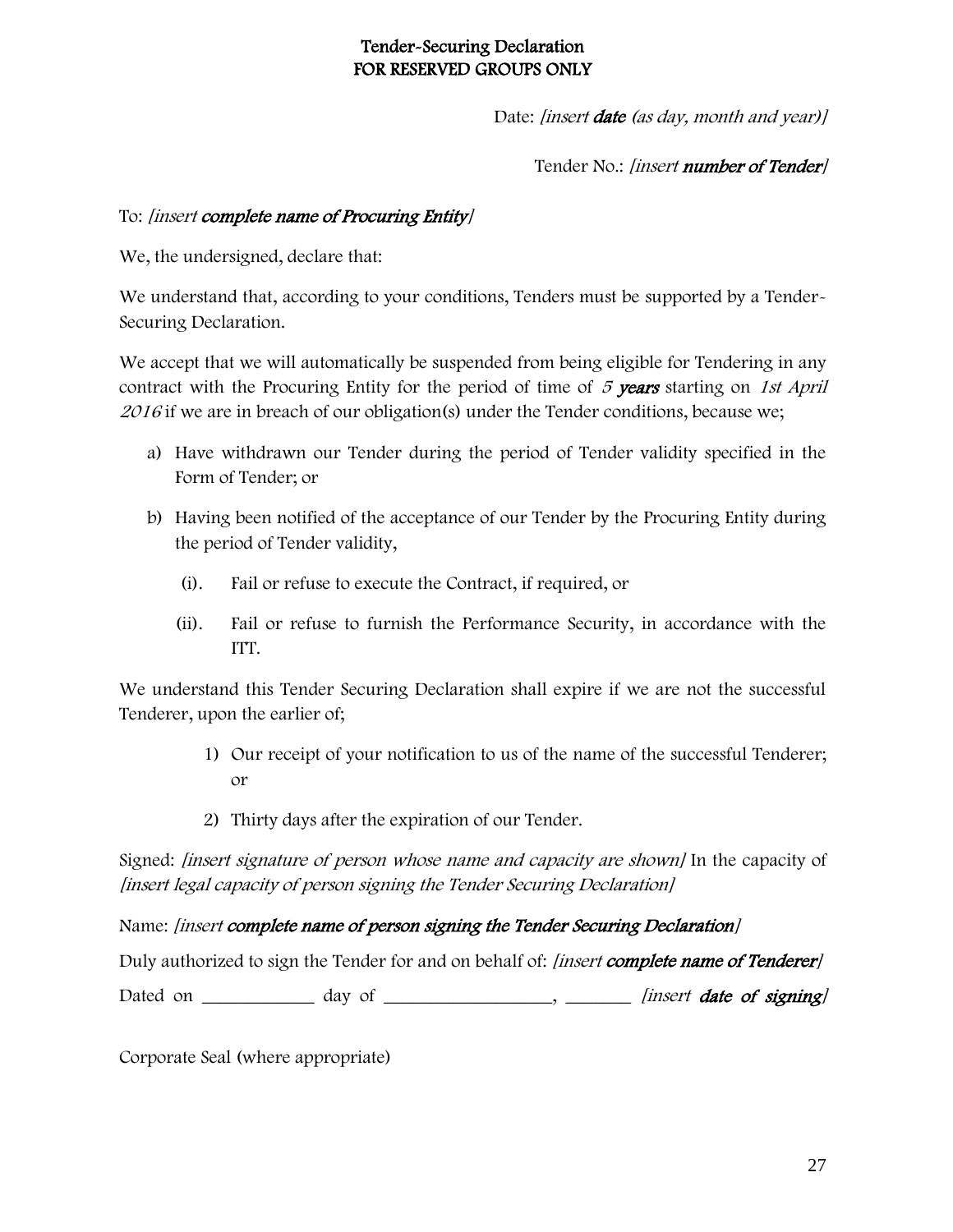#### INTEGRITY DECLARATION

| Street/avenue,  Building, P. O. Box Code , of  (town),<br>(Nationality), Phone  E-mail declare that Public Procurement is<br>based on a free and fair competitive tendering process which should not be open to abuse.                                        |
|---------------------------------------------------------------------------------------------------------------------------------------------------------------------------------------------------------------------------------------------------------------|
| that I/We will not offer or facilitate, directly or indirectly, any inducement or reward to any<br>public officer, their relations or business associates, pursuant to Section 62 of the Public<br>Procurement & Asset Disposal Act, 2015, in connection with |
|                                                                                                                                                                                                                                                               |
|                                                                                                                                                                                                                                                               |
| For/or in the subsequent performance of the contract if I/We am/are successful.                                                                                                                                                                               |
|                                                                                                                                                                                                                                                               |
|                                                                                                                                                                                                                                                               |
|                                                                                                                                                                                                                                                               |

Name and Title of Signatory…………………………………………………………….................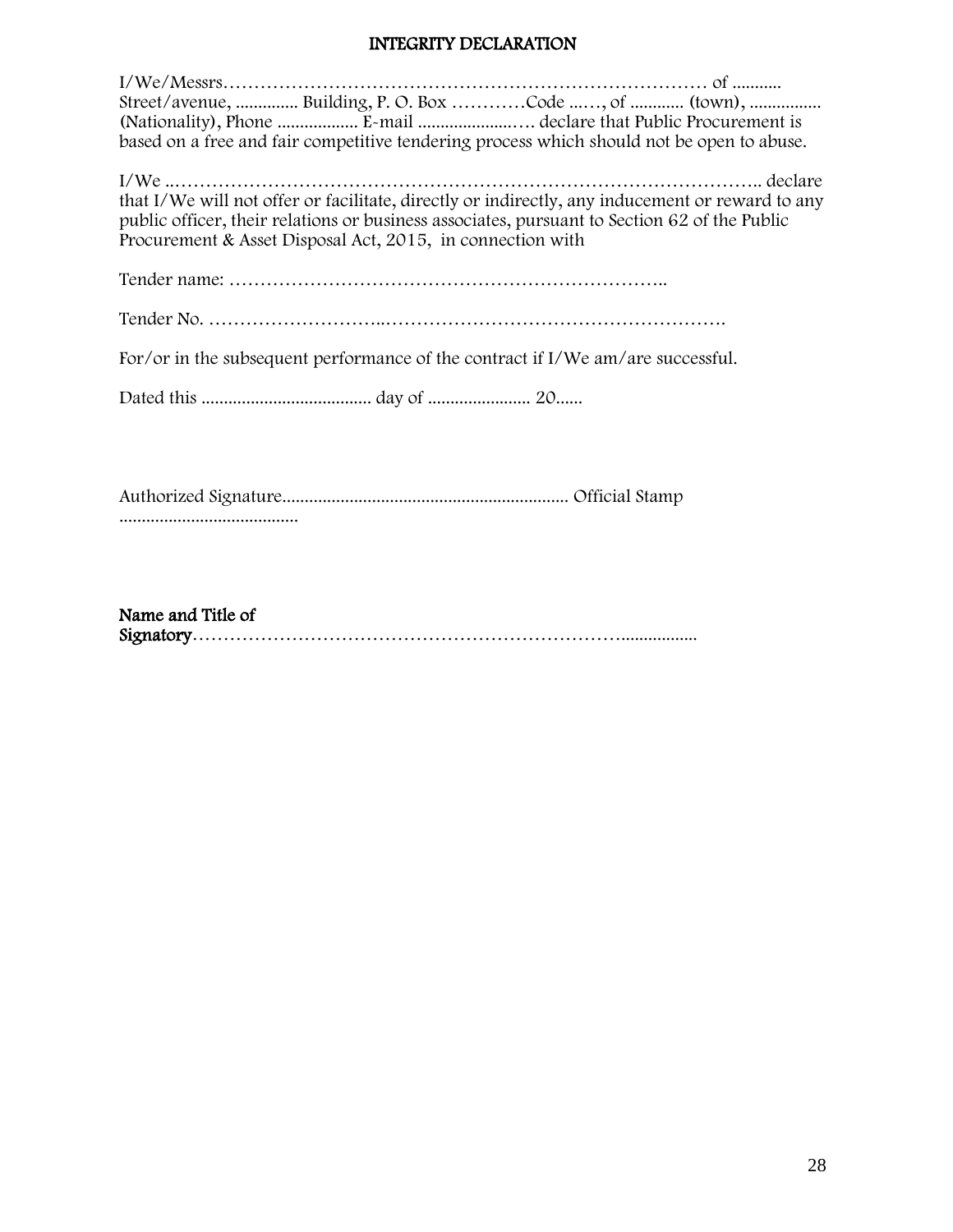#### NON-DEBARMENT STATEMENT

|                                                                                   | Street/avenue,  Building, P. O. Box Code , of  (town),          |  |  |  |
|-----------------------------------------------------------------------------------|-----------------------------------------------------------------|--|--|--|
|                                                                                   |                                                                 |  |  |  |
|                                                                                   |                                                                 |  |  |  |
| procurement by the Public Procurement Oversight Authority pursuant to pursuant to |                                                                 |  |  |  |
|                                                                                   | Section 62 of the Public Procurement & Asset Disposal Act, 2015 |  |  |  |
|                                                                                   |                                                                 |  |  |  |

Dated this ...................................... day of ................... 2017

Authorized Signature................................................................ Official Stamp ........................................

Name and Title of

Signatory……………………………………………………………..................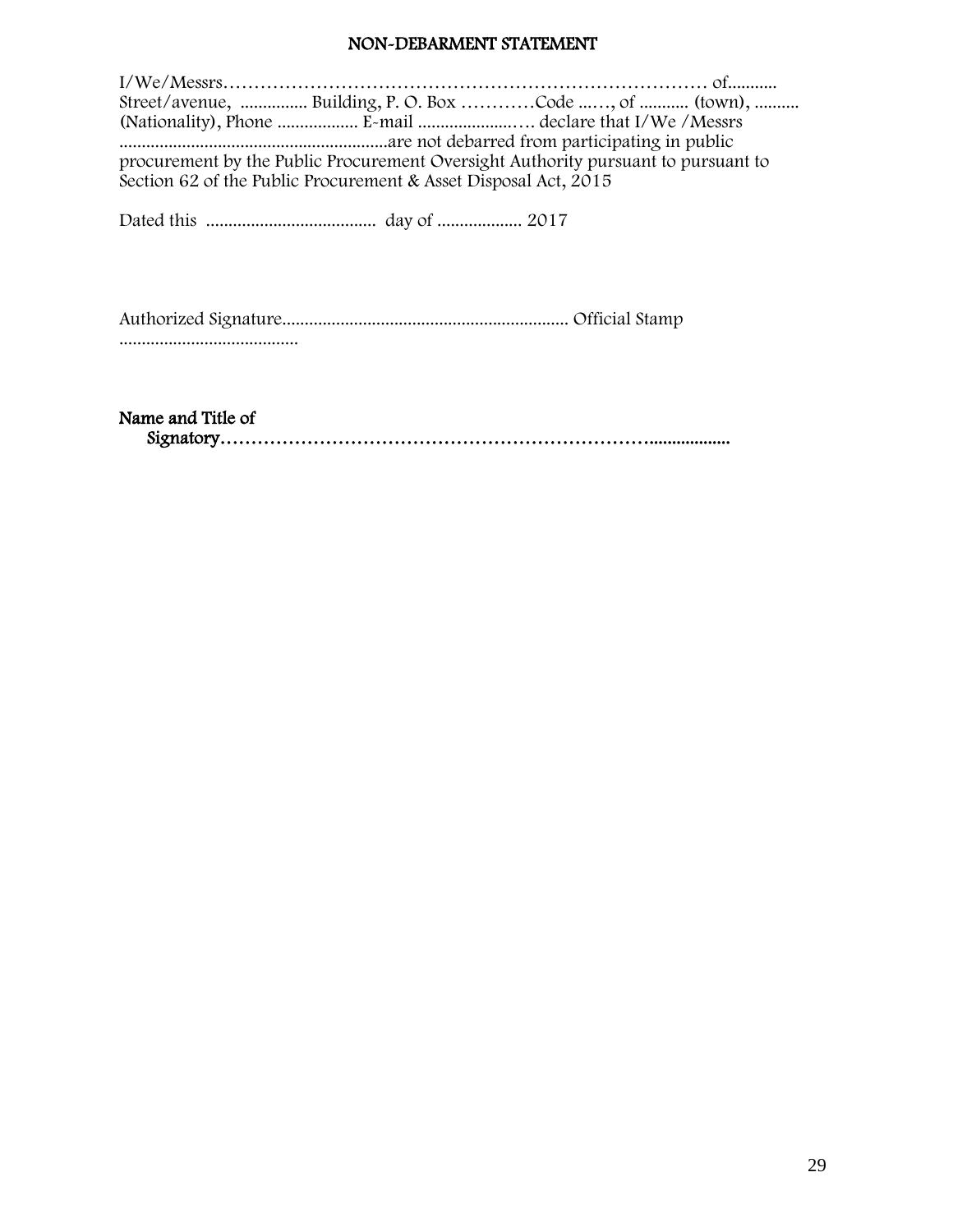#### **SECTION VIII - STANDARD FORMS**

#### **Notes on the sample Forms**

- 1. **Form of Tender-** The form of tender must be completed by the tenderer and submitted with the tender documents. It must also be duly signed by duly authorized representatives of the tenderer.
- 2. **Confidential Business Questionnaire Form -** This form must be completed by the tenderer and submitted with the tender documents.
- 3. **Tender Security Form-** When required by the tender documents the tender shall provide the tender security either in the form included herein or in another format acceptable to the procuring entity.
- 4. **Contract Form-** The Contract Form shall not be completed by the tenderer at the time of submitting the tender. The Contract Form shall be completed after contract award and should incorporate the accepted contract price.
- 5. **Performance Security Form-** The performance security form should not be completed by the tenderers at the time of tender preparation. Only the successful tenderer will be required to provide performance security in the form provided herein or in another form acceptable to the procuring entity.
- 6. **Bank Guarantee for Advance Payment Form-** When Advance payment is requested for by the successful bidder and agreed by the procuring entity, this form must be completed fully and duly signed by the authorized officials of the bank.
- 7. **Manufacturers Authorization Form-** When required by the tender documents this form must be completed and submitted with the tender documents. This form will be completed by the manufacturer of the goods where the tenderer is an agent.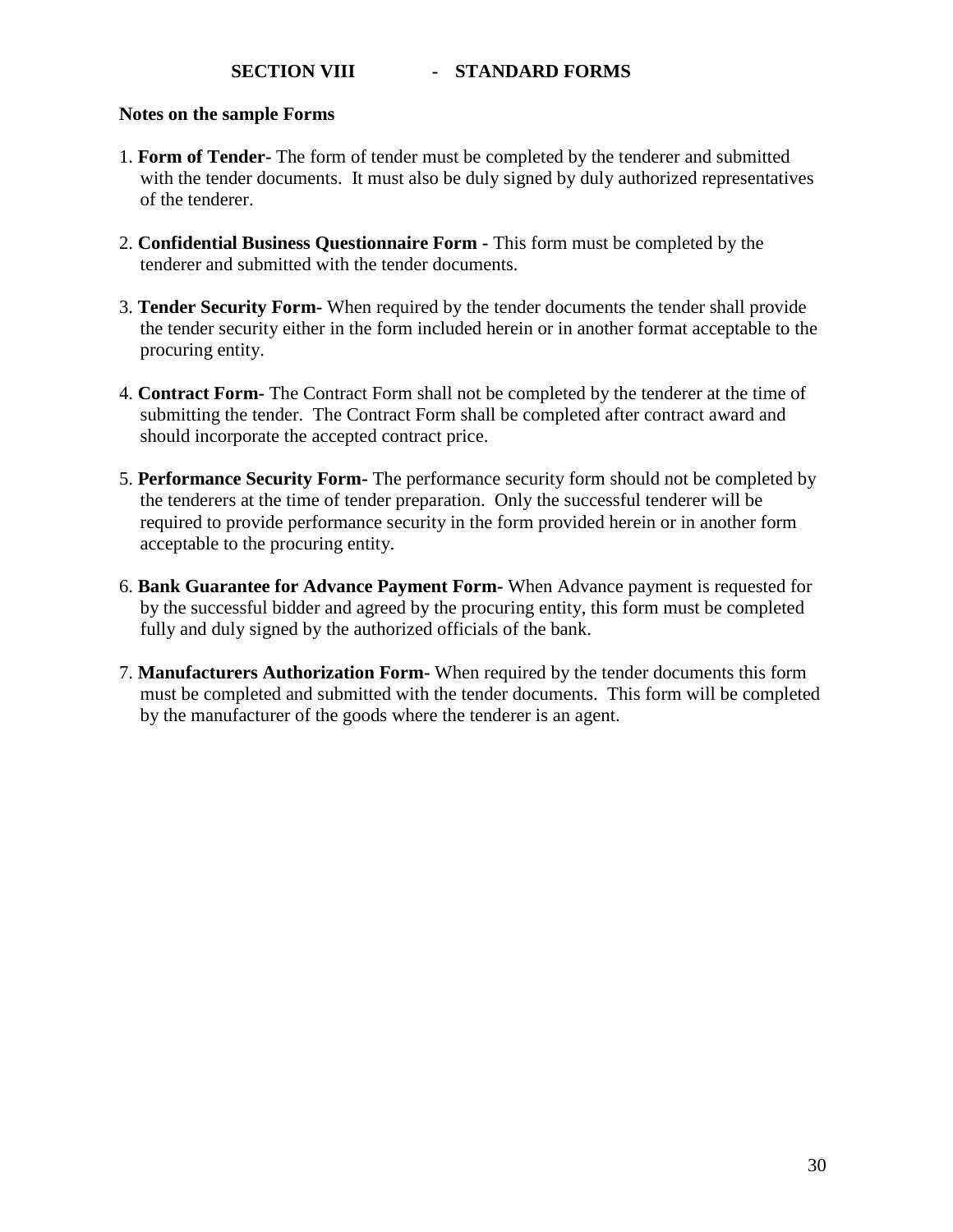#### **8.1 FORM OF TENDER**

| Date       |  |  |
|------------|--|--|
| Tender No. |  |  |

To: Teachers Service Commission P.O. Box Private Bag -00100 Nairobi

Gentlemen and/or Ladies:

1. Having examined the tender documents including Addenda Nos. ………………………………. *[insert numbers].*the receipt of which is hereby duly acknowledged, we, the undersigned, offer to supply deliver, install and commission ( …………………………………………… (*insert equipment description*) in conformity with the said tender documents for the sum of …………………………………………………………. (*total tender amount in words and figures*) or such other sums as may be ascertained in accordance with the Schedule of Prices attached herewith and made part of this Tender.

2. We undertake, if our Tender is accepted, to deliver install and commission the equipment in accordance with the delivery schedule specified in the Schedule of Requirements.

3. If our Tender is accepted, we will obtain the guarantee of a bank in a sum of equivalent to percent of the Contract Price for the due performance of the Contract , in the form prescribed by ………………. ……………….( *Procuring entity).*

4. We agree to abid by this Tender for a period of …… [*number]* days from the date fixed for tender opening of the Instructions to tenderers, and it shall remain binding upon us and may be accepted at any time before the expiration of that period.

5. This Tender, together with your written acceptance thereof and your notification of award, shall constitute a Contract, between us. Subject to signing of the Contract by the parties.

6. We understand that you are not bound to accept the lowest or any tender you may receive.

Dated this day of 20

[signature] [in the capacity of]

Duly authorized to sign tender for an on behalf of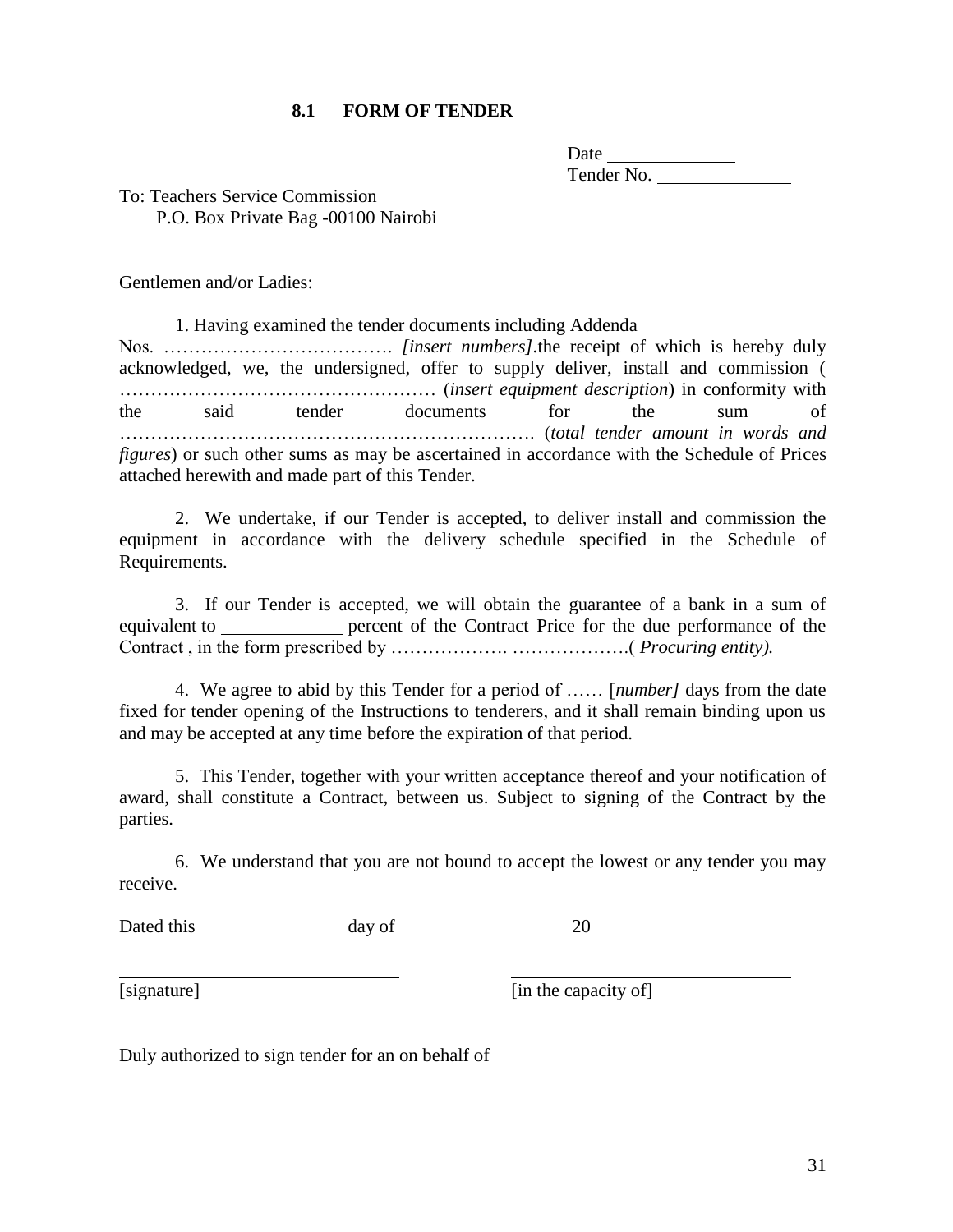# 8.2 **CONFIDENTIAL BUSINESS QUESTIONNAIRE FORM**

You are requested to give the particulars indicated in Part 1 and either Part 2(a), 2(b) or 2 (c) whichever applied to your type of business. You are advised that it is a serious offence to give false information on this form

| <b>Part 1 – General:</b>                                              |  |  |
|-----------------------------------------------------------------------|--|--|
|                                                                       |  |  |
|                                                                       |  |  |
|                                                                       |  |  |
|                                                                       |  |  |
|                                                                       |  |  |
|                                                                       |  |  |
| Maximum value of business which you can handle at any one time – Kshs |  |  |
|                                                                       |  |  |
|                                                                       |  |  |
|                                                                       |  |  |

|                        |                                                  | Part 2 (a) – Sole Proprietor |                                       |               |  |
|------------------------|--------------------------------------------------|------------------------------|---------------------------------------|---------------|--|
|                        |                                                  |                              |                                       |               |  |
|                        |                                                  |                              |                                       |               |  |
|                        | <i>i.</i> Citizenship details                    |                              |                                       |               |  |
| Part 2 (b) Partnership |                                                  |                              |                                       |               |  |
|                        | Given details of partners as follows:            |                              |                                       |               |  |
|                        | Name                                             |                              | Nationality Citizenship Detail Shares |               |  |
| $\mathbf{1}$ .         |                                                  |                              |                                       |               |  |
| 2.                     |                                                  |                              |                                       |               |  |
| 3.                     |                                                  |                              |                                       |               |  |
| 4.                     |                                                  |                              |                                       |               |  |
|                        |                                                  |                              |                                       |               |  |
|                        |                                                  |                              | Part 2 (c) – Registered Company       |               |  |
| Private or Public      |                                                  |                              |                                       |               |  |
|                        |                                                  |                              |                                       |               |  |
|                        | State the nominal and issued capital of company- |                              |                                       |               |  |
|                        |                                                  |                              |                                       |               |  |
|                        |                                                  |                              |                                       |               |  |
|                        | Given details of all directors as follows        |                              |                                       |               |  |
|                        | Name Nationality                                 |                              | <b>Citizenship Details</b>            | <b>Shares</b> |  |
|                        |                                                  |                              |                                       |               |  |
|                        |                                                  |                              |                                       |               |  |
|                        |                                                  |                              |                                       |               |  |
|                        |                                                  |                              |                                       |               |  |
|                        |                                                  |                              |                                       |               |  |
|                        |                                                  |                              |                                       |               |  |

 If a Kenya Citizen, indicate under "Citizenship Details" whether by Birth, Naturalization or

Registration.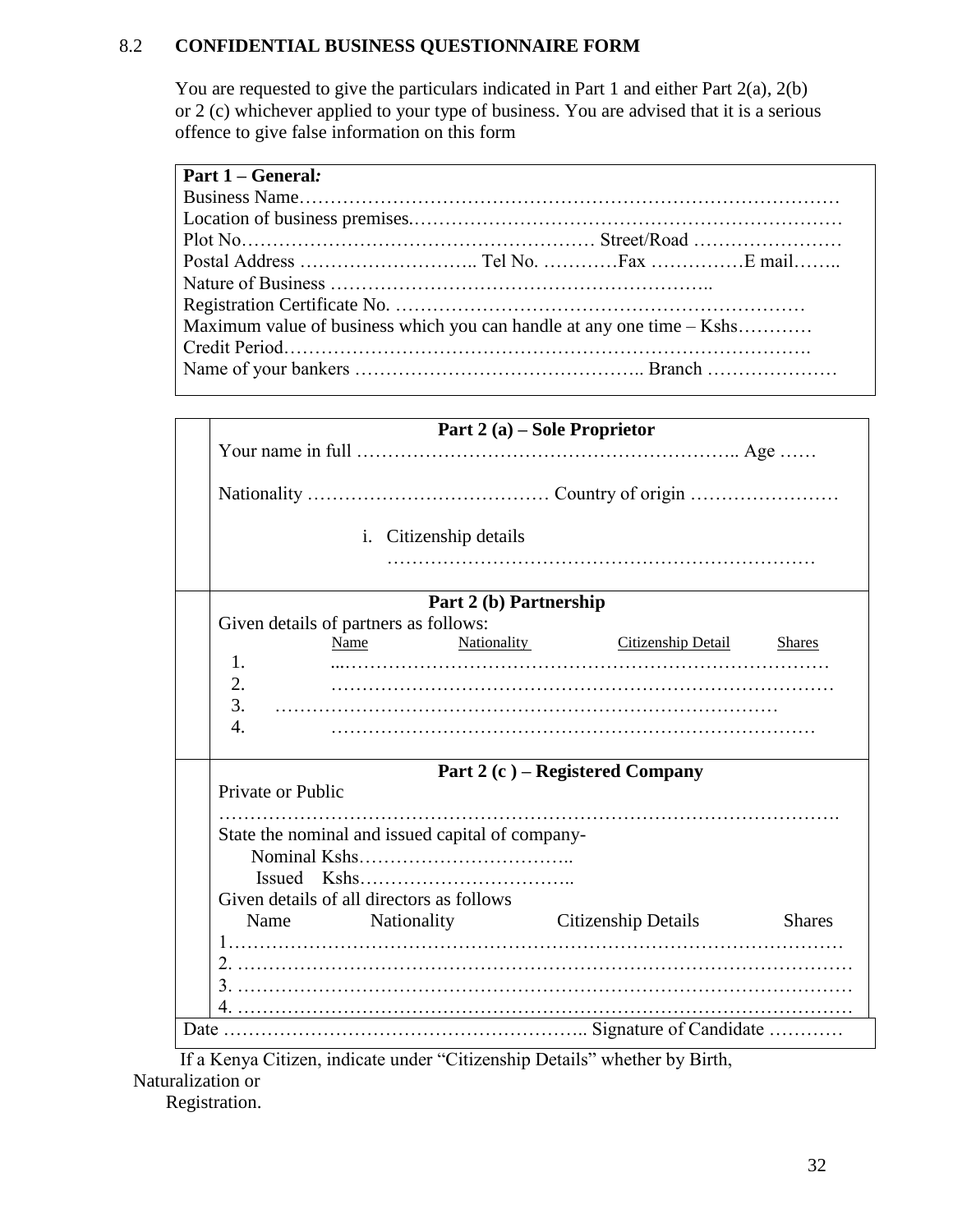### **8.3 TENDER SECURITY FORM**

Whereas ………………………………………. [*name of the tenderer]*(hereinafter called "the tenderer") has submitted its tender dated …………. [*date of submission of tender]* for the supply, installation and commissioning of ……………………*[name and/or description of the equipment]*(hereinafter called "the Tender") ………………………………………..KNOW ALL PEOPLE by these presents that WE ……………………… of ………………………. having our registered office at…………………(hereinafter called "the Bank"), are bound unto TSC (hereinafter called "the Procuring entity") in the sum of …………………….. for which payment well and truly to be made to the said Procuring entity, the Bank binds itself, its successors, and assigns by these presents. Sealed with the Common Seal of the said Bank this day of 20

THE CONDITIONS of this obligation are:-

.

- 1. If the tenderer withdraws its Tender during the period of tender validity specified by the tenderer on the Tender Form; or
- 2. If the tenderer, having been notified of the acceptance of its Tender by the Procuring entity during the period of tender validity:
	- (a) fails or refuses to execute the Contract Form, if required; or
	- (b) fails or refuses to furnish the performance security in accordance with the Instructions to tenderers;

We undertake to pay to the Procuring entity up to the above amount upon receipt of its first written demand, without the Procuring entity having to substantiate its demand, provided that in its demand the Procuring entity will note that the amount claimed by it is due to it, owing to the occurrence of one or both of the two conditions, specifying the occurred condition or conditions.

This tender guarantee will remain in force up to and including thirty (30) days after the period of tender validity, and any demand in respect thereof should reach the Bank not later than the above date.

*[Signature of the bank] (Amend accordingly if provided by Insurance Company)*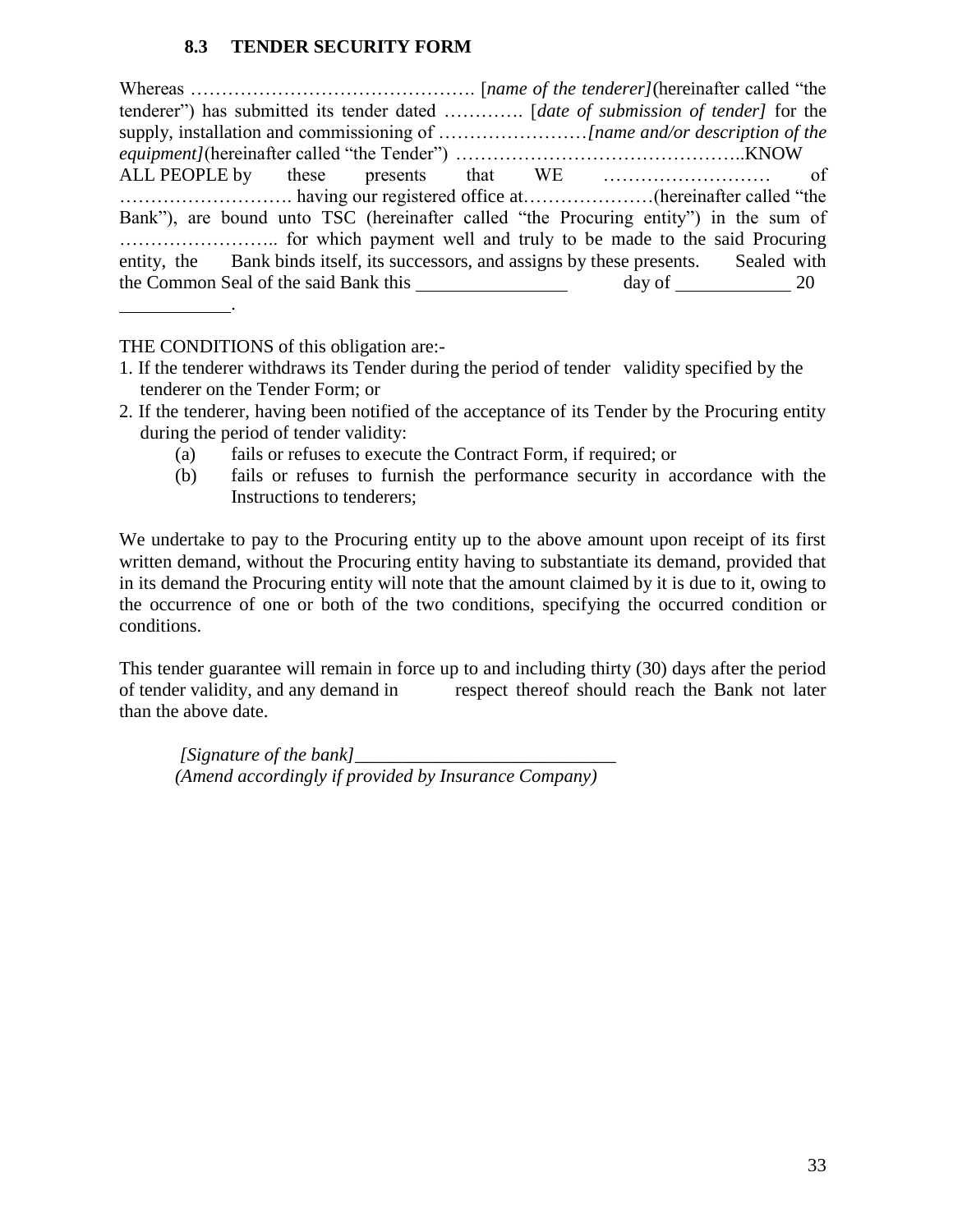## **8.4 CONTRACT FORM**

THIS AGREEMENT made the day of 20 between ……………… [*name of Procurement entity)* of ……….. [*country of Procurement entity]* (hereinafter called "the Procuring entity) of the one part and …………………….. [*name of tenderer]* of …………... [*city and country of tenderer]* (hereinafter called "the tenderer") of the other part;

WHEREAS the Procuring entity invited tenders for certain goods ] and has accepted a tender by the tenderer for the supply of those goods in the sum of …………………………… [*contract price in words and figures]* (hereinafter called "the Contract Price).

#### NOW THIS AGREEMENT WITNESSETH AS FOLLOWS:

- 1. In this Agreement words and expressions shall have the same meanings as are respectively assigned to them in the Conditions of Contract referred to:
- 2. The following documents shall be deemed to form and be read and construed as part of this Agreement viz:
- (a) the Tender Form and the Price Schedule submitted by the tenderer
- (b) the Schedule of Requirements
- (c) the Technical Specifications
- (d) the General Conditions of Contract
- (e) the Special Conditions of contract; and
- (f) the Procuring entity's Notification of Award
- 3. In consideration of the payments to be made by the Procuring entity to the tenderer as hereinafter mentioned, the tender hereby covenants with the Procuring entity to provide the goods and to remedy defects therein in conformity in all respects with the provisions of the **Contract**
- 4.The Procuring entity hereby covenants to pay the tenderer in consideration of the provisions of the goods and the remedying of defects therein, the Contract Price or such other sum as may become payable under the provisions of the Contract at the times and in the manner prescribed by the contract.

 IN WITNESS whereof the parties hereto have caused this Agreement to be executed in accordance with their respective laws the day and year first above written.

Signed, sealed, delivered by the (for the Procuring entity)

Signed, sealed, delivered by \_\_\_\_\_\_\_\_\_\_ the \_\_\_\_\_\_\_\_\_\_\_\_ (for the tenderer in the presence of

 *(Amend accordingly if provided by Insurance Company)*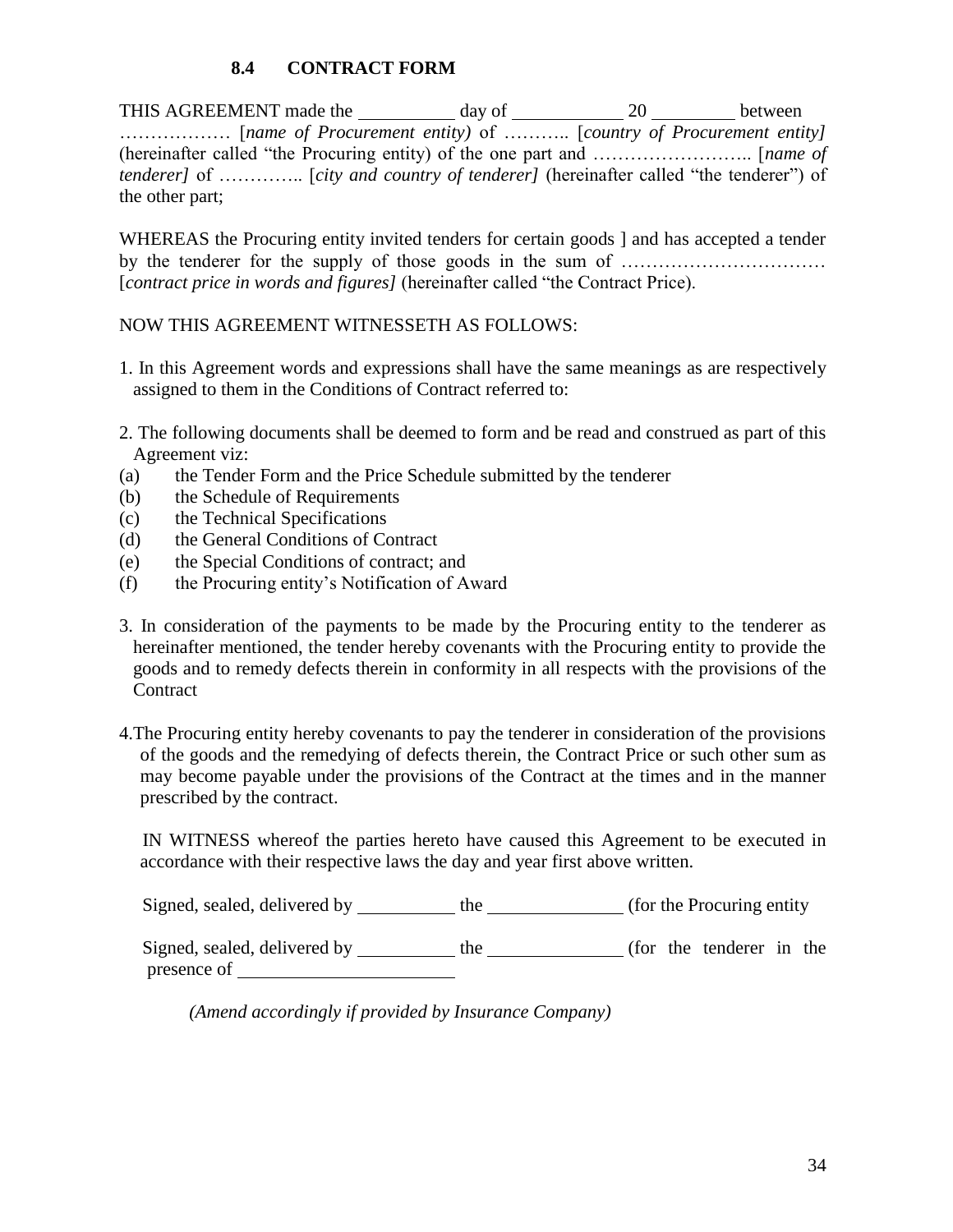## **8.5 PERFORMANCE SECURITY FORM**

To Teachers Service Commission

WHEREAS …………………………………… [*name of tenderer*] (hereinafter called "the tenderer") has undertaken , in pursuance of Contract No. [*reference number of the contract]* dated 20 to supply………………………[*description of goods]* (hereinafter called "the Contract").

AND WHEREAS it has been stipulated by you in the said Contract that the tenderer shall furnish you with a bank guarantee by a reputable bank for the sum specified therein as security for compliance with the Tenderer's performance obligations in accordance with the Contract.

AND WHEREAS we have agreed to give the tenderer a guarantee:

THEREFORE WE hereby affirm that we are Guarantors and responsible to you, on behalf of the tenderer, up to a total of ………………………. [*amount of the guarantee in words and figure]* and we undertake to pay you, upon your first written demand declaring the tenderer to be in default under the Contract and without cavil or argument, any sum or sums within the limits of …………………….. [*amount of guarantee]* as aforesaid, without you needing to prove or to show grounds or reasons for your demand or the sum specified therein.

This guarantee is valid until the  $\frac{1}{20}$  day of  $\frac{20}{20}$ 

Signed and seal of the Guarantors

*[name of bank or financial institution]*

*[address]*

*[date]*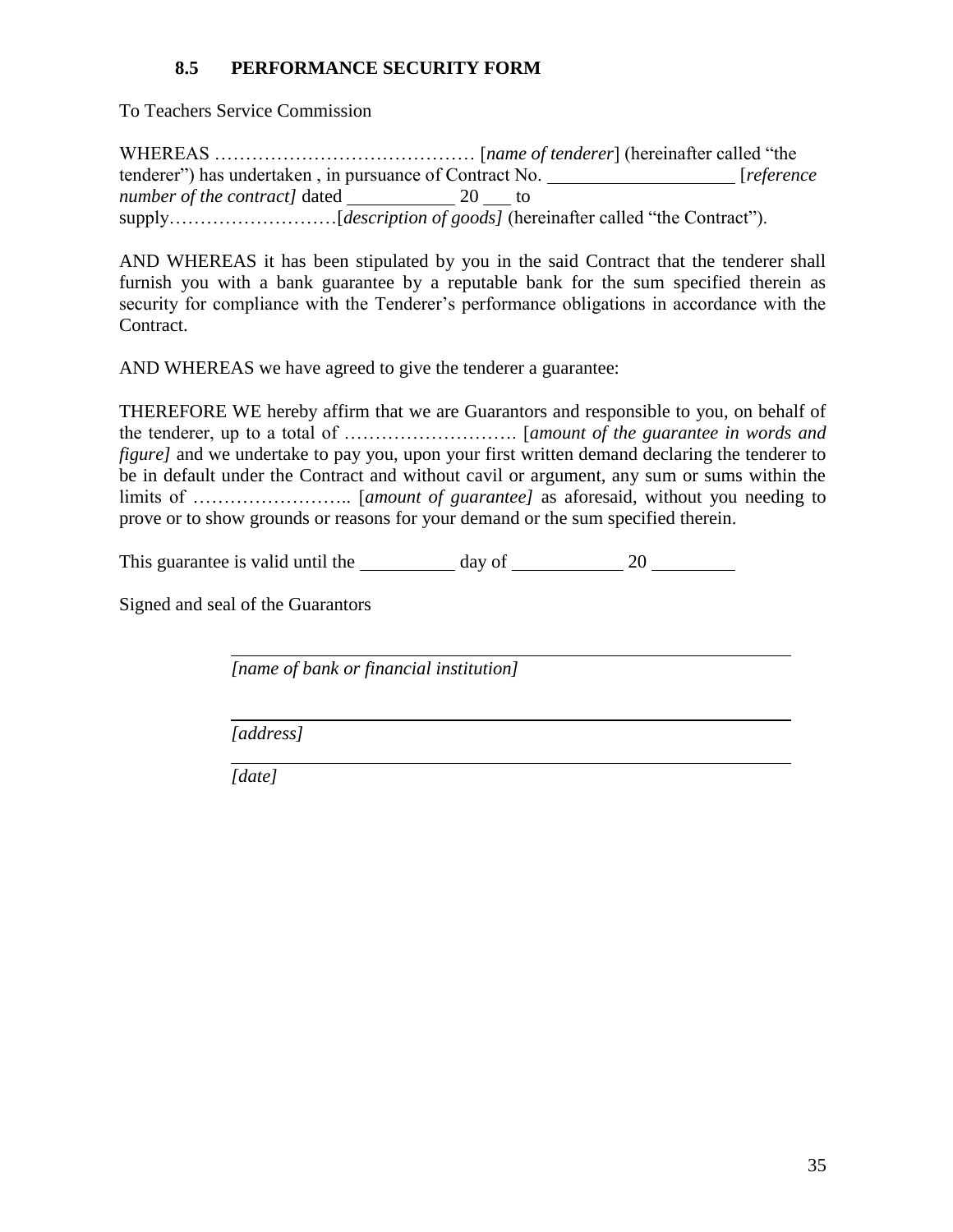#### **8.6 BANK GUARANTEE FOR ADVANCE PAYMENT FORM**

To Teachers Service Commission

*[name of tender] …………………..*

Gentlemen and/or Ladies:

In accordance with the payment provision included in the Special Conditions of Contract, which amends the General Conditions of Contract to provide for advance payment, …………………………………………………. [*name and address of tenderer]*(hereinafter called "the tenderer") shall deposit with the Procuring entity a bank guarantee to guarantee its proper and faithful performance under the said Clause of the Contract in an amount of …… …………………. [*amount of guarantee in figures and words].*

We, the ……………………………. [*bank or financial institutions]*, as instructed by the tenderer, agree unconditionally and irrevocably to guarantee as primary obligator and not as surety merely, the payment to the Procuring entity on its first demand without whatsoever right of objection on our part and without its first claim to the tenderer, in the amount not exceeding …………………… [*amount of guarantee in figures and words]*

We further agree that no change or addition to or other modification of the terms of the Contract to be performed there-under or of any of the Contract documents which may be made between the Procuring entity and the tenderer, shall in any way release us from any liability under this guarantee, and we hereby waive notice of any such change, addition, or modification.

This guarantee shall remain valid in full effect from the date of the advance payment received by the tenderer under the Contract until ………… [*date]*.

Yours truly,

Signature and seal of the Guarantors

*[name of bank or financial institution]*

*[address]*

*[date]*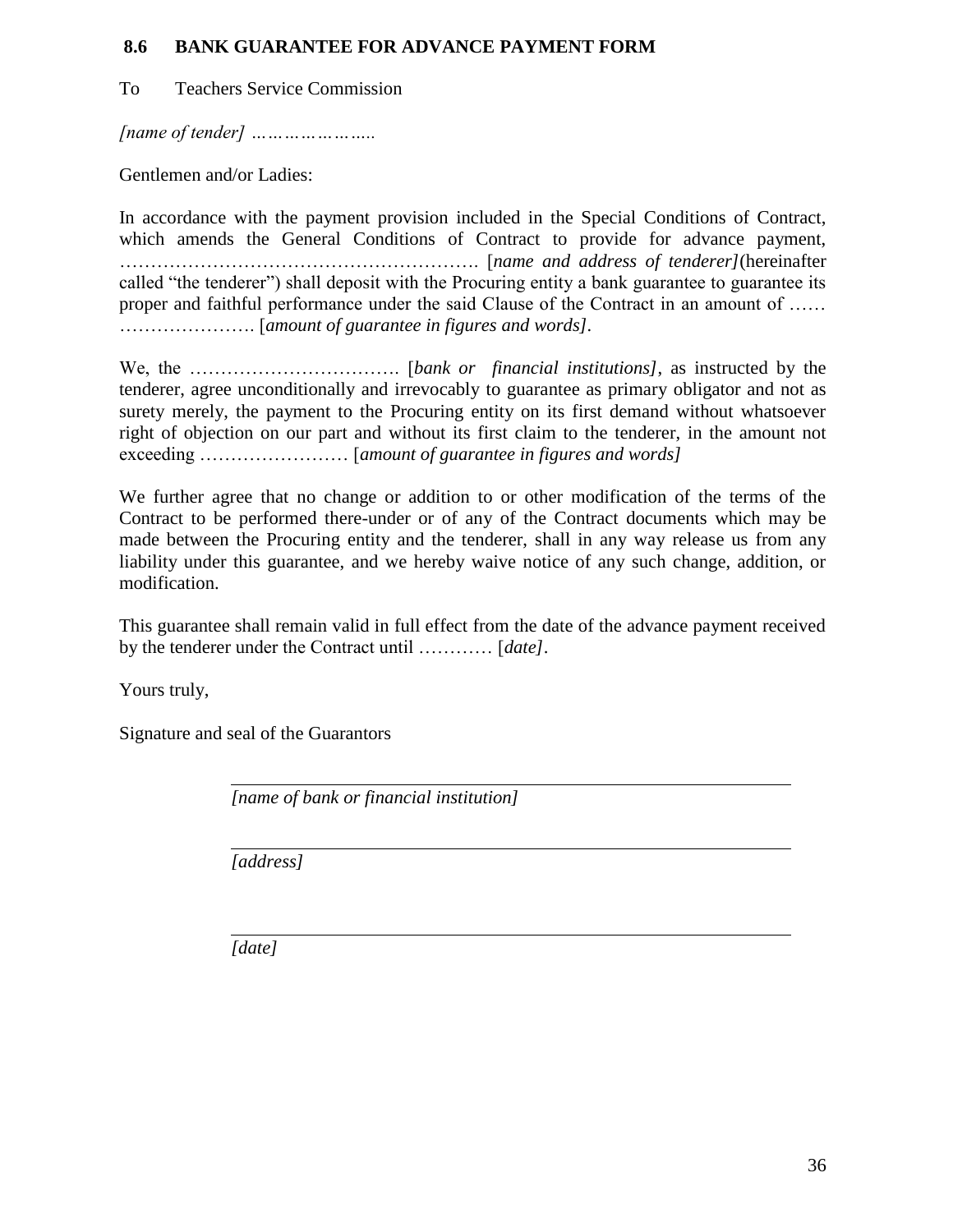### **8.7 MANUFACTURER'S AUTHORIZATION FORM**

To Teachers Service Commission

WHEREAS …………………………………………………………[ *name of the manufacturer]* who are established and reputable manufacturers of ………………….. [*name and/or description of the goods]* having factories at ………………………………… [*address of factory]* do hereby authorize ………………………… [*name and address of Agent]* to submit a tender, and subsequently negotiate and sign the Contract with you against tender No. ………………………. [*reference of the Tender]* for the above goods manufactured by us.

We hereby extend our full guarantee and warranty as per the General Conditions of Contract for the goods offered for supply by the above firm against this Invitation for Tenders.

[*signature for and on behalf of manufacturer]*

*Note:* This letter of authority should be on the letterhead of the Manufacturer and should be signed by a person competent.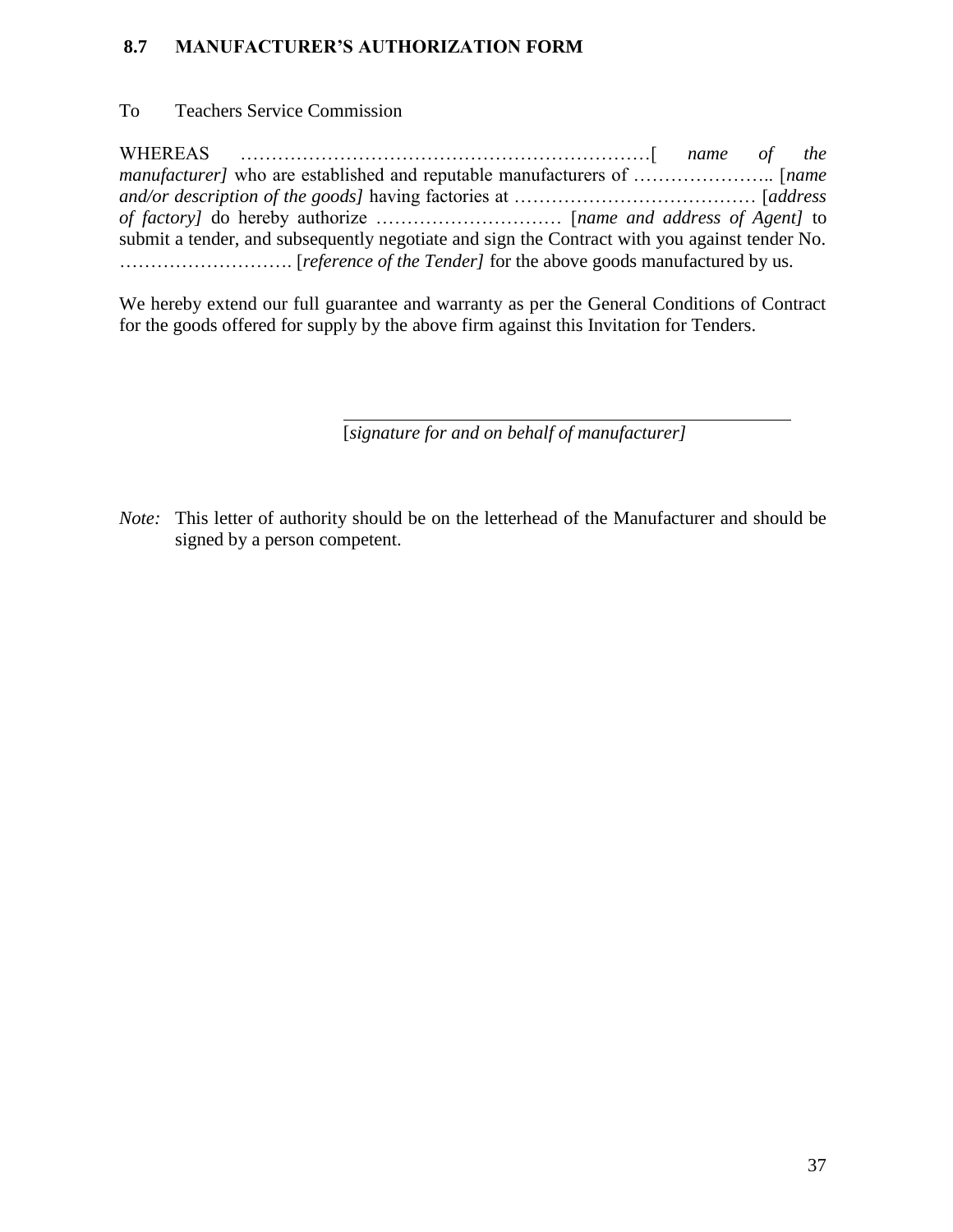#### **8.8 LETTER OF NOTIFICATION OF AWARD**

Address of Procuring Entity \_\_\_\_\_\_\_\_\_\_\_\_\_\_\_\_\_\_\_\_\_

To:

l

RE: Tender No.

Tender Name

This is to notify that the contract/s stated below under the above mentioned tender have been awarded to you.

- 1. Please acknowledge receipt of this letter of notification signifying your acceptance.
- 2. The contract/contracts shall be signed by the parties within 30 days of the date of this letter but not earlier than 14 days from the date of the letter.
- 3. You may contact the officer(s) whose particulars appear below on the subject matter of this letter of notification of award.

*(FULL PARTICULARS)*

SIGNED FOR ACCOUNTING OFFICER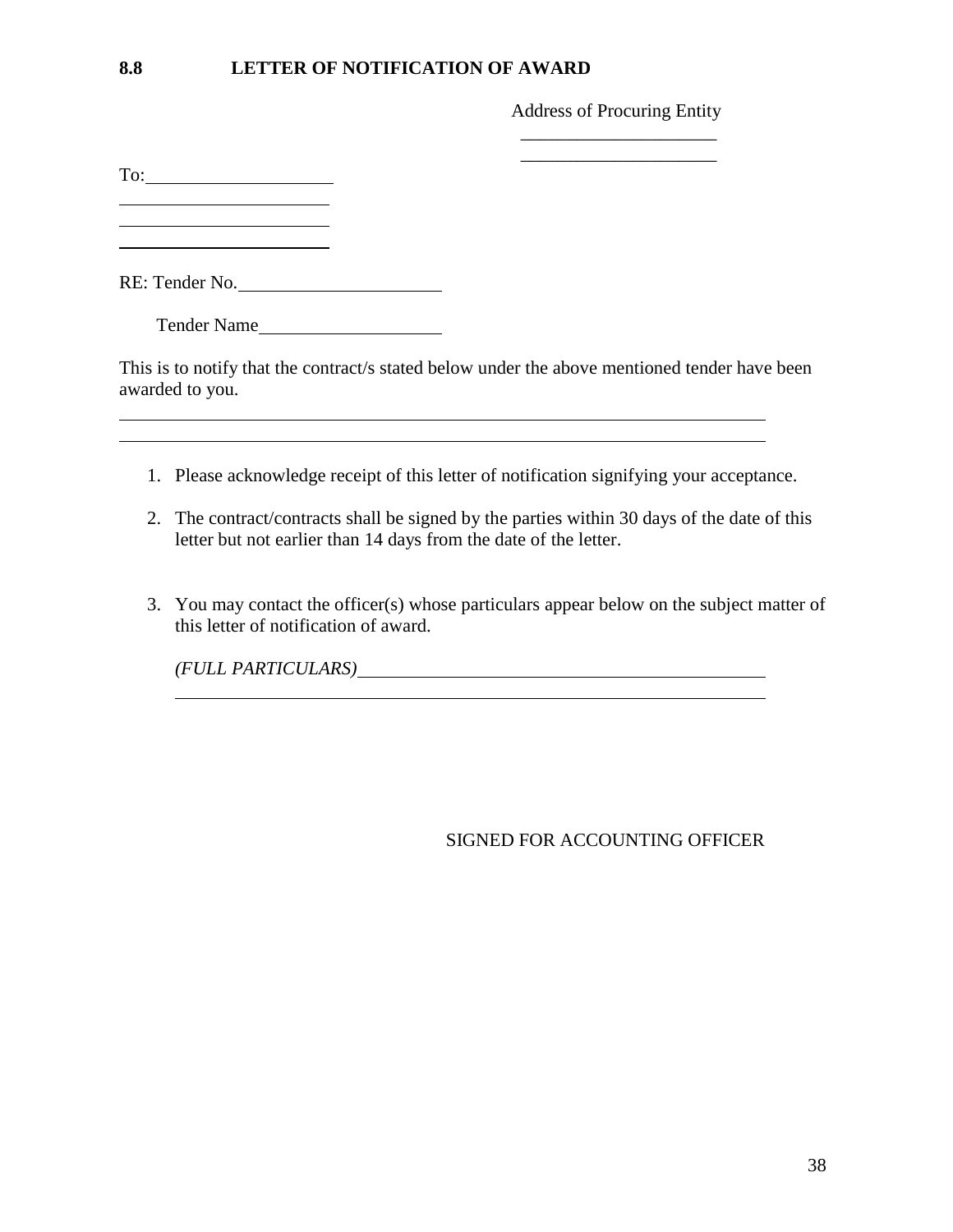#### **8.9 FORM RB 1**

#### **REPUBLIC OF KENYA**

#### **PUBLIC PROCUREMENT ADMINISTRATIVE REVIEW BOARD**

APPLICATION NO…………….OF……….….20……...

**BETWEEN** 

…………………………………………….APPLICANT

AND

…………………………………RESPONDENT *(Procuring Entity*)

Request for review of the decision of the…………… (*Name of the Procuring Entity)* of ……………dated the…day of ………….20……….in the matter of Tender No………..…of …………..20…

#### **REQUEST FOR REVIEW**

I/We……………………………,the above named Applicant(s), of address: Physical address…………….Fax No……Tel. No……..Email ……………, hereby request the Public Procurement Administrative Review Board to review the whole/part of the above mentioned decision on the following grounds , namely:- 1. 2. etc.

By this memorandum, the Applicant requests the Board for an order/orders that: -

1. 2. etc SIGNED ……………….(Applicant) Dated on…………….day of ……………/…20…

#### **FOR OFFICIAL USE ONLY**

Lodged with the Secretary Public Procurement Administrative Review Board on ………… day of ………....20….………

**SIGNED** Board Secretary